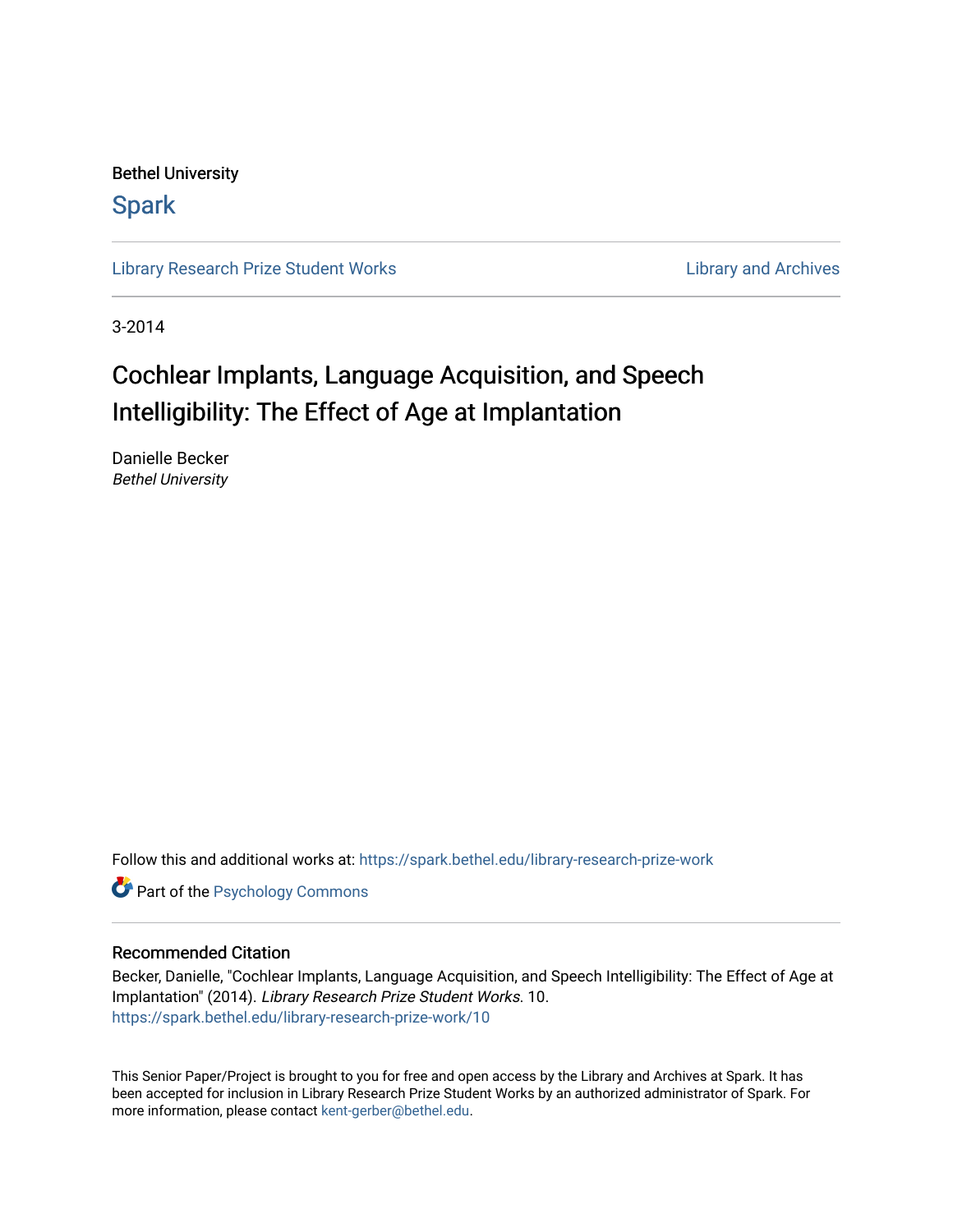Cochlear Implants, Language Acquisition, and Speech Intelligibility:

The Effect of Age at Implantation

Danielle Becker

Bethel University

Author Note

Danielle Becker, Department of Psychology, Bethel University.

Correspondence concerning this article should be addressed to Danielle Becker,

Bethel University MSC 330, Saint Paul, MN 55112. Email: dmb29639@bethel.edu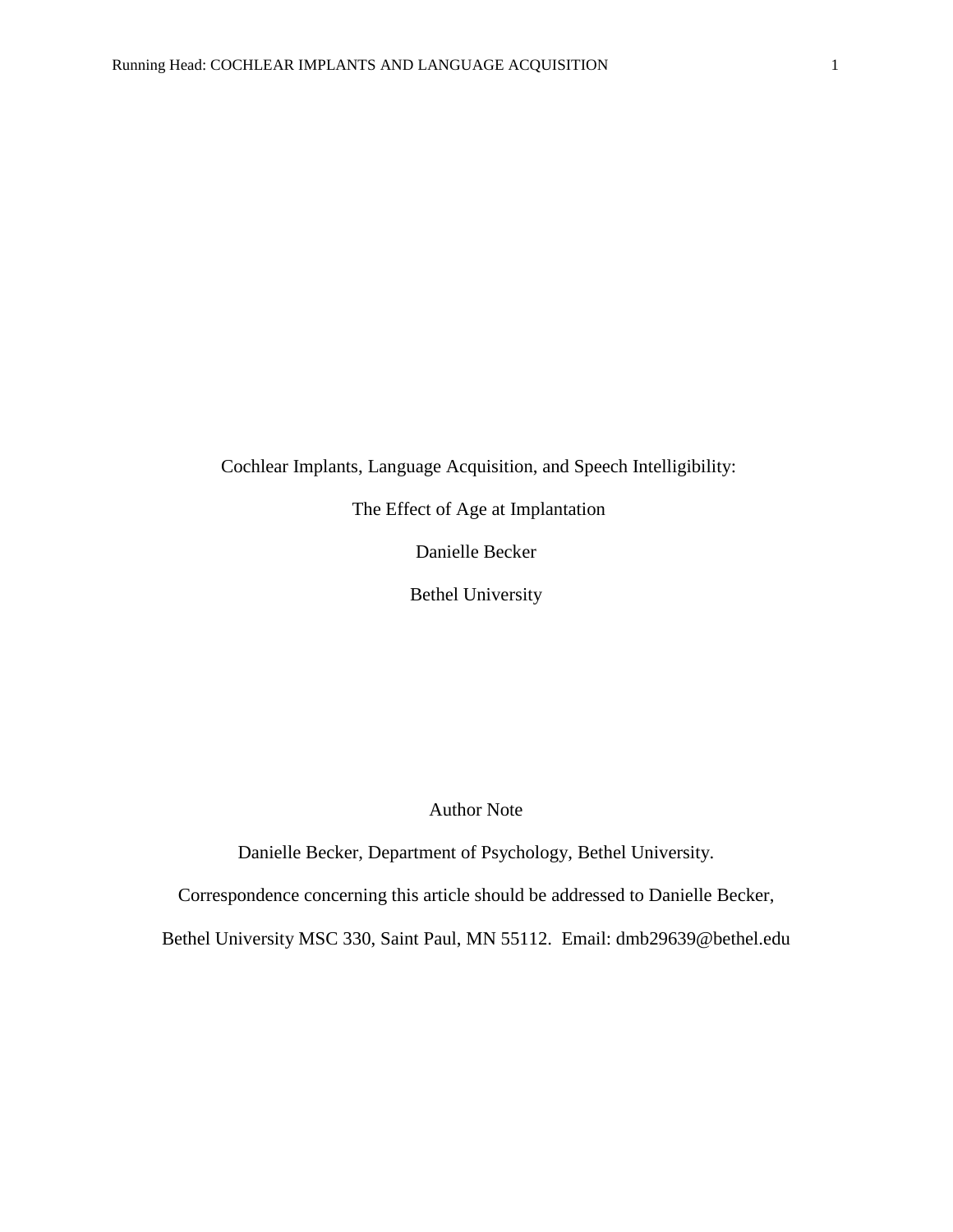# Abstract

A review of the current literature on outcomes of individuals using cochlear implants, especially in the relationship between age at implantation and speech intelligibility was conducted. Literature describing norms for language acquisition and hearing outcomes with the use of other devices (i.e. hearing aids) was also assessed. A clear pattern of normal language acquisition is shown by the literature of this field. Literature assessing the effectiveness of cochlear implants shows that although most cochlear implant users are not able to catch up to hearing age-mates, cochlear implants are significantly more effective than traditional hearing aids in language acquisition. The research also suggests that the earlier children are implanted, the more successful they are in language acquisition.

*Keywords*: Cochlear implants, language acquisition, speech intelligibility.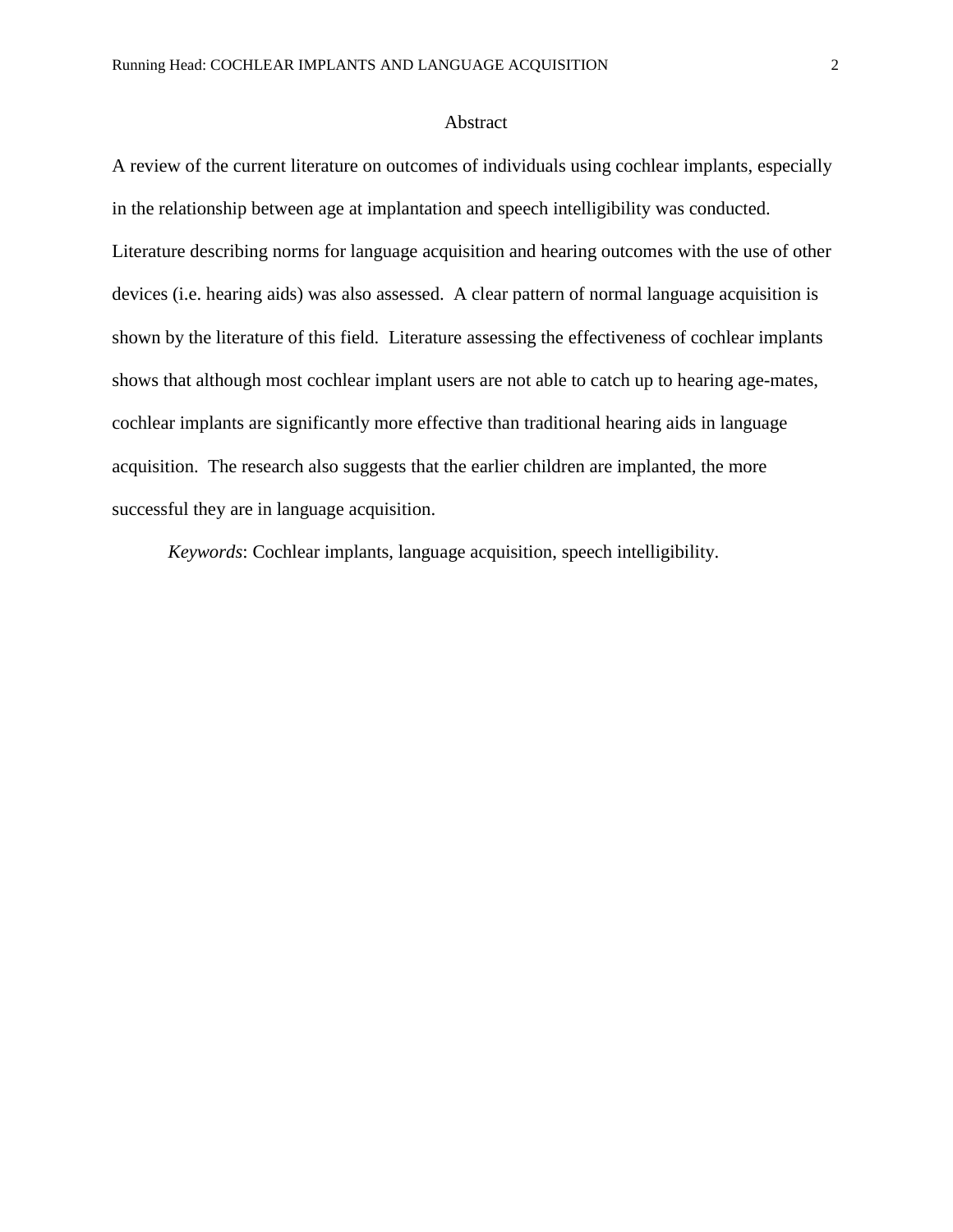Cochlear Implants, Language Acquisition, and Speech Intelligibility: The Effect of Age at Implantation

When critiquing research that has to do with any human ability, it is first crucial to establish what is considered "normal" for that specific attribute. When talking about hearing, however, discussion of this nature can become quite controversial. Among deaf individuals, there exists a culture that views deafness as something to be proud of. Members of Deaf culture do not view themselves as having a disability or as being "hearing-impaired" but instead view their Deafness as a distinct cultural identity centered around the language, American Sign Language. For these people, talking about deafness as being "abnormal" or as needing a cure is highly offensive (Tucker, 1998).

For this reason, the use of cochlear implants as a "cure" for deafness is highly controversial. A cochlear implant is a device that is surgically implanted into the inner ear of a severely to profoundly deafened individual that simulates hearing through the use of electrodes that directly stimulate the auditory nerve. These devices began to be used as a "cure" for deafness in the mid-1980s (Bat-Chava, Martin & Kosciw, 2005; Tucker, 1998). Throughout their use, they have been continuously opposed by Deaf individuals and proponents of Deaf culture.

The controversy is magnified by the fact that most deaf children are born to hearing parents. According to the National Association of the Deaf (2013), of the 0.002-0.003 percent of all children that are born deaf, 90 percent are born to hearing parents. These hearing parents of deaf children are faced with a dilemma – will they raise their child in the hearing world or in the Deaf world? Should children be implanted at a young age or should they be raised in a world of silence? Advocates of Deaf culture suggest waiting until the child is old enough to decide for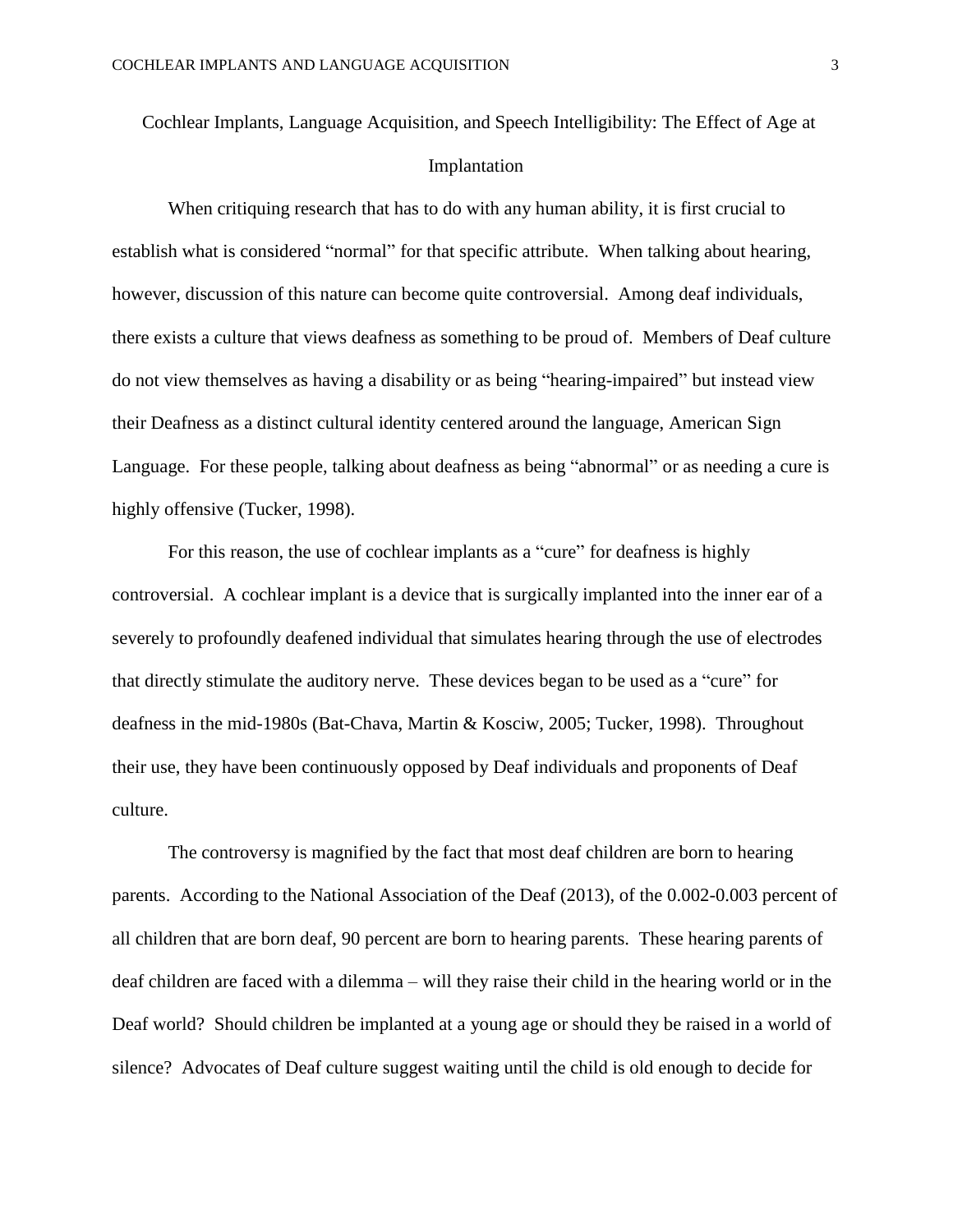themselves as to whether they want to be a part of the hearing world or of Deaf culture. However, research suggests that waiting until the child is old enough to decide may eliminate the possibility that they will ever be able to function in hearing culture. It is accepted that there is a sensitive period for language development, although the cutoff for this period is under dispute (Berk, 2009). Also, research suggests that younger age at implantation is associated with better outcomes for speech development (e.g. Niparko et al., 2010). Because of these two findings, cochlear implantation and the age at which cochlear implants are received is an important issue that needs to be addressed. Research has suggested that the earlier children are implanted, the more likely that they will be successful in language acquisition.

# **Method**

The literature search for this review was conducted in the Fall of 2013. Many different sources were used in an attempt to create a comprehensive review of the current research on the topic. Literature was found through the use of electronic bibliographic databases, which included such databases as Academic Search Premier, EBSCO MegaFile, ERIC, PsychINFO, and Science Direct. All research examined was published within the last 20 years. A more stringent cutoff was not used because of the relative infrequency of research on this topic. Sources used included primary sources and one textbook. Database search terms included such terms as cochlear implants, speech development, language acquisition, age at implantation, and speech intelligibility. Studies chosen were quantitative in nature and each contained an adequate number of participants according to acceptable standards for psychological research, but also taking into account the difficulty of obtaining participants for studies of this nature. Other things taken into consideration when choosing literature for this review included relevance of the research topic and the validity of testing methods. Specifically, literature was included if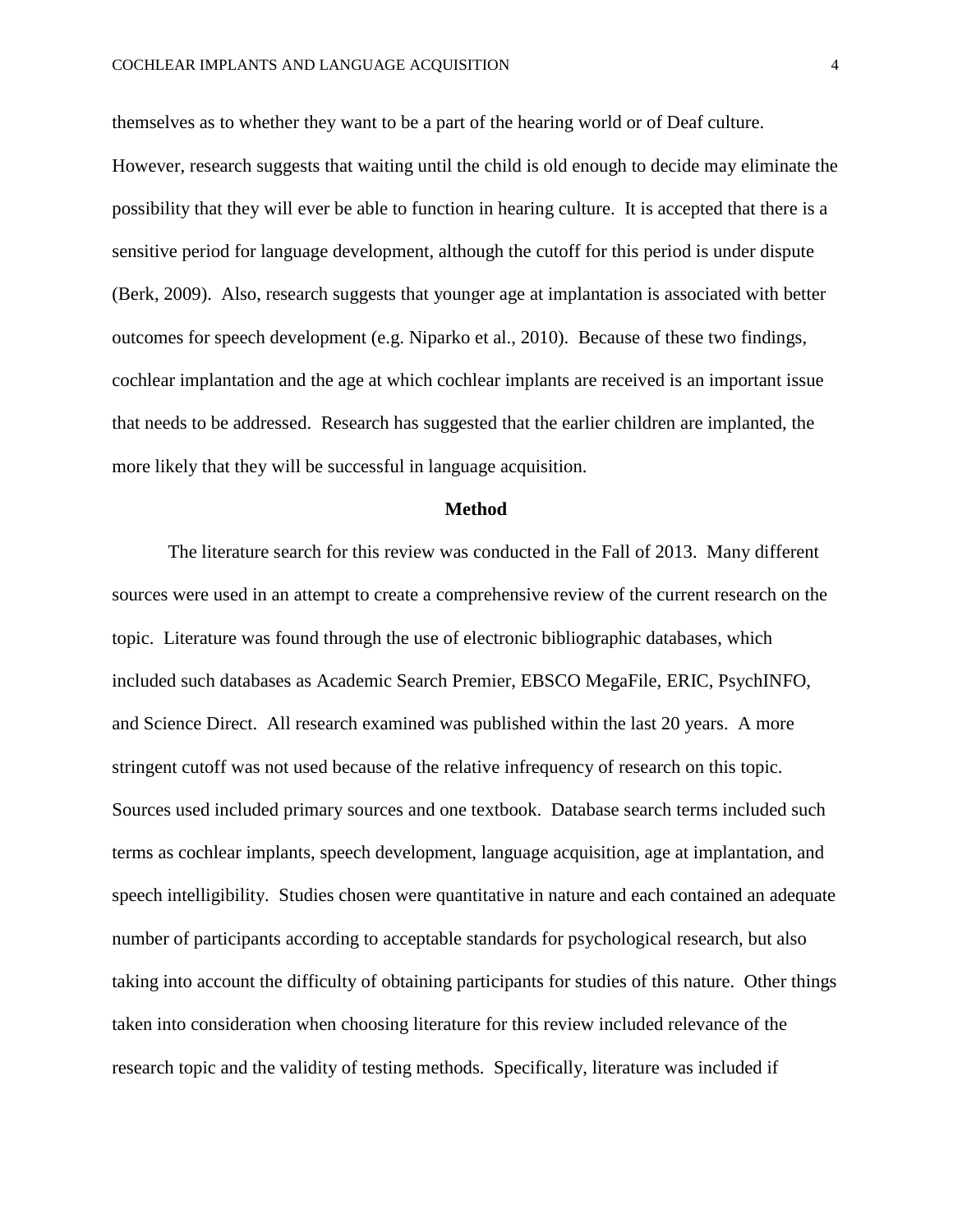findings were applicable to the topic of interest (i.e. the effectiveness of cochlear implants and the effect of age at implantation). Research methods were scrutinized for apparent soundness of methodology and applicability of results to the topic at hand. The following review presents a synthesis and analysis of the search results.

# **Norms for Language Acquisition**

In order to examine the effectiveness of cochlear implants in relation to language acquisition, the "norm" for hearing-based language acquisition needs to be established. The existence of a norm for language acquisition can be seen in the fact that there are several language milestones that each baby learning language for the first time accomplishes, even babies learning American Sign Language (ASL) (Berk, 2009). Babies first make cooing noises at two months and begin babbling at six months of age. Babies who are deaf also exhibit babbling, which takes the form of mimicking ASL hand gestures. By one year, babies begin saying their first words, which are soon combined into two- and three-word sentences. From this point, toddlers begin learning the rules of conversation. Awareness of specific words and their pronunciation continues to improve until it is mastered at age six. The last thing to appear is an understanding for irony and other uses of nonliteral word meanings (Berk, 2009). This pattern of language learning is followed by nearly all individuals, which helps to establish a baseline for expected language acquisition.

# **Brain Plasticity and Language Development**

A key issue in language development is brain plasticity. Traditionally, it has been theorized that as individuals age, brain plasticity and the ability to acquire new skills, including language, decreases. Erik Lenneberg first proposed a sensitive period for language development.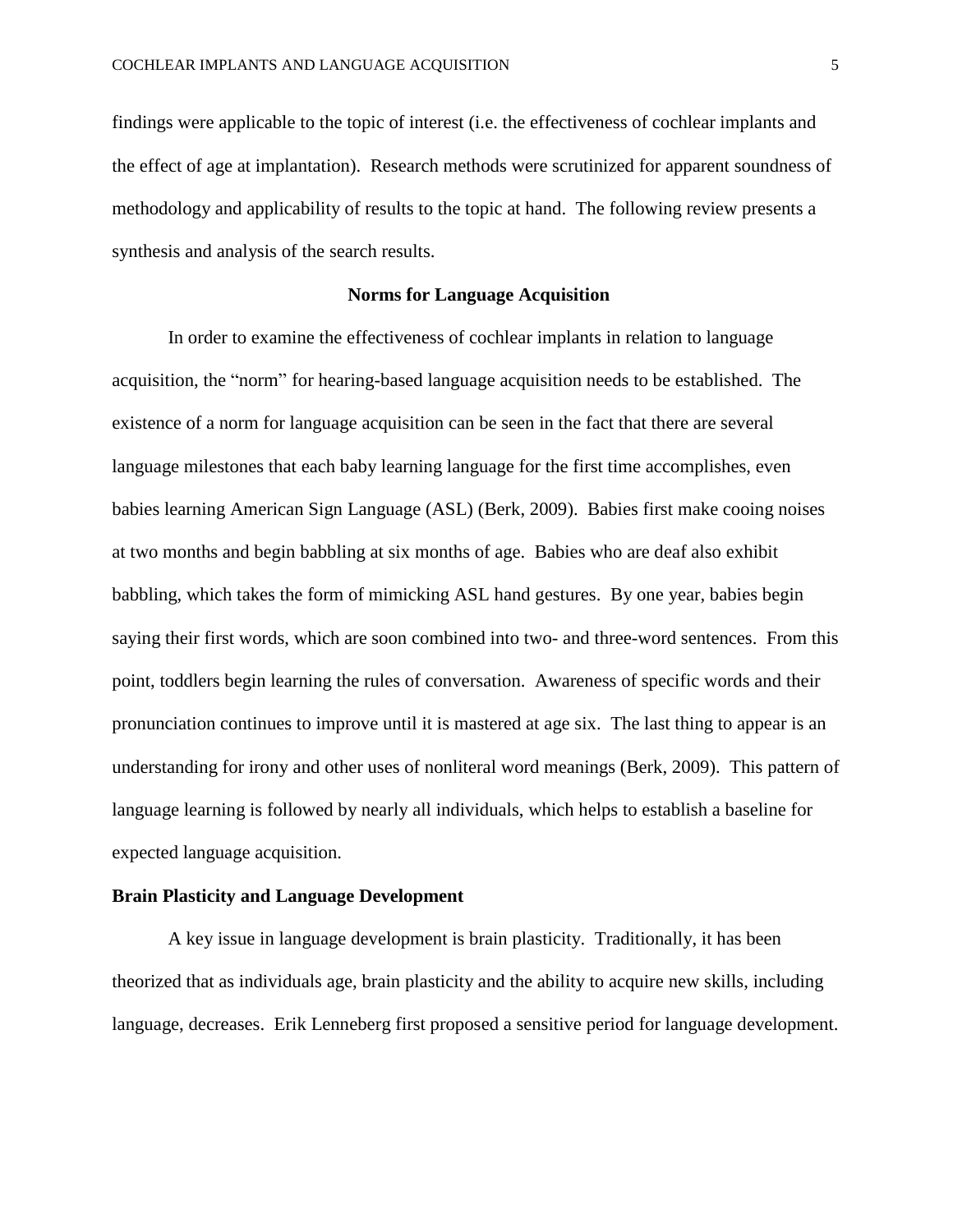He believed that children must acquire language before the process of brain lateralization is complete, suggesting that puberty is the cutoff for language acquisition (Berk, 2009).

Research with individuals with traumatic brain injuries has provided evidence for this theory. In a study by Tavano et al., the cognitive and neurophysiological functioning of a bilingual child was followed over a period of six years after a severe left hemisphere traumatic brain injury that occurred at the age of seven months. Tests of cognitive ability and scans of brain activity were administered at intervals of 40 days and 18, 31, 62, and 73 months after brain surgery. It was initially observed that the child presented with brain developmental arrest. Later on, it was observed that motor and some cognitive abilities were able to be recovered through extensive therapy. Language ability, however, retained a severe impairment in both expressive and receptive domains (Tavano et al., 2009). This research, which shows a significant decrease in left hemisphere activity and plasticity following brain injury, provides support for the theory that language development is tied to brain plasticity.

A second study by Stein et al. also provides evidence for a relationship between brain functional changes and language learning. In this study, English-speaking foreign exchange students in Switzerland were tested for language skills in German upon arrival in the country and again after five months of residency. Brain functional change was measured as the density of grey matter through the use of MRI scans. It was found that all subjects showed significant improvement in German language skills between test administrations ( $p < 0.001$ ). Analyses performed also revealed a significant relationship between language ability and grey matter density change in the brain ( $p < 0.05$ ). Greater increase in language ability was shown to be correlated with greater increase in grey matter density (Stein et al., 2012). The results of this study suggest that the ability of the brain to reprogram for a new function (i.e. brain plasticity) is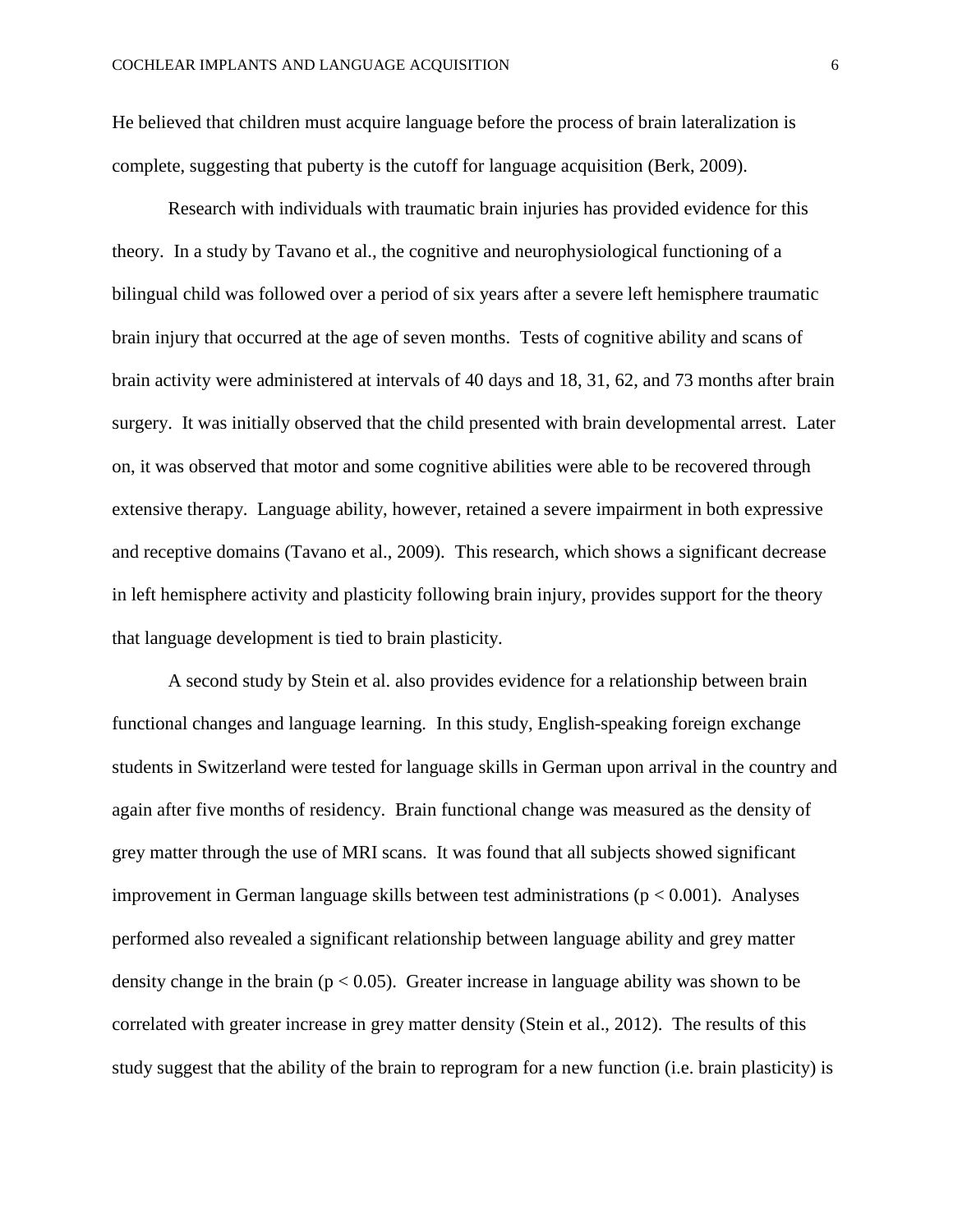significantly correlated with language development. This suggests that the greater the brain plasticity, the greater the ability to learn language.

Each of these studies discussed have major implications for the language learning process, especially among deaf individuals. There is clear evidence for the effect of brain plasticity on language learning, which suggests that there may be a sensitive period for language development. This evidence has been shown through studies involving individuals with traumatic brain injuries as well as studies with second language learners. The relationship between brain plasticity and language-learning ability has important implications for the expectation of language-learning success among cochlear implant recipients; if brain plasticity does in fact decrease with age, cochlear implant recipients would be the most successful in language acquisition if implanted at a young age.

# **The Effectiveness of Cochlear Implants**

In looking at the effect of age at implantation on language learning success, it is first important to establish the effectiveness of cochlear implants in general. Studies to date have had mixed results; some studies have shown that cochlear implant recipients are able to be as successful as hearing peers in language development while others show that they are not able to catch up.

#### **Language Development Over Time**

There are two different designs generally used to study the effectiveness of cochlear implants. The first design looks at how individual language acquisition develops over time. In this type of study, it has generally been found that cochlear implant recipients improve in speech intelligibility over time. For example, in a study done by Blamey et al. (2001), conversational speech samples were collected from nine cochlear implant recipients over a period of six years.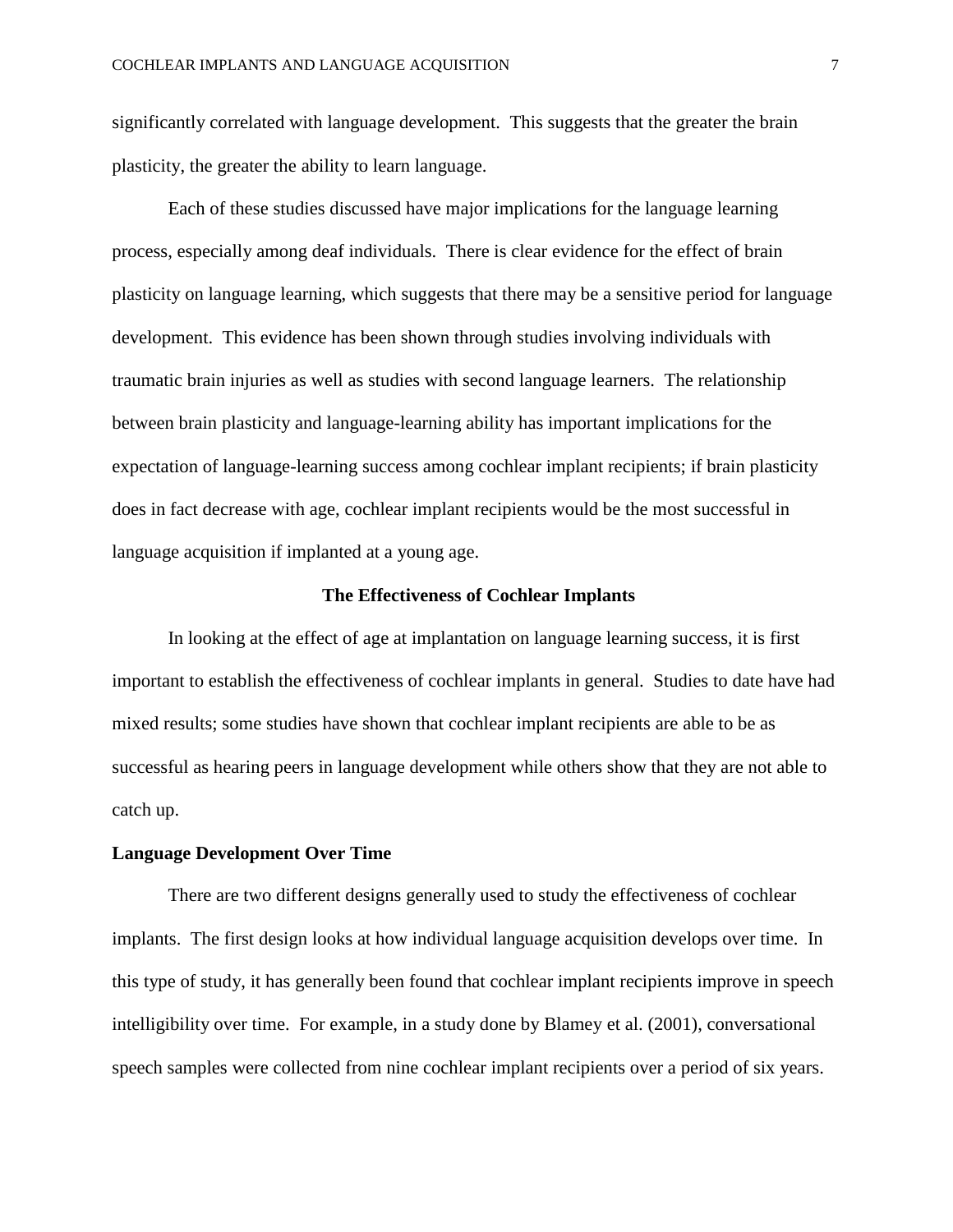Speech samples were analyzed by a speech pathologist or linguist and were scored for the percentage of words that were produced without error. It was found that participants exhibited steady improvement in intelligibility over time and that there was no plateau for language development. A finding suggesting a plateau for language development would decrease the strength of the evidence for the effectiveness of cochlear implants, as it would suggest that cochlear implant recipients are only able to acquire language up to a certain level and may not be able to catch up with hearing peers. Similar results showing steady improvement over time were also found in all other studies examined (Bouchard, Le Normand & Cohen, 2007; Flipsen & Colvard, 2005; Huttunen, 2008).

While most studies following the development of speech intelligibility over time have measured intelligibility by analyzing speech samples for correctly produced words (e.g. Blamey et al., 2001), one study by Richter, Eibelle, Laszig, and Lohle (2002) used a standardized language assessment scale to measure speech intelligibility. The scales used included the expressive language scales of the Reynell Developmental Language Scales III (RDLS), which is a set of scales that has been standardized for children with normal hearing between 1.09 and 7.03 years of age. Like the previous studies mentioned, this study also found that when comparing current language assessment scores with scores from assessments taken immediately postimplantation, there was clear improvement in expressive language and receptive language, as well as in functional hearing. The results of this study also suggested a correlation between age at implantation and language learning success (Richter et al., 2002). Because of the limited age range that the RDLS has been standardized for, there is a potential concern about whether or not this scale is appropriate for its use in this study. An inappropriate use of the measure could potentially lead to inaccurate results. For example, if participants are older than the standardized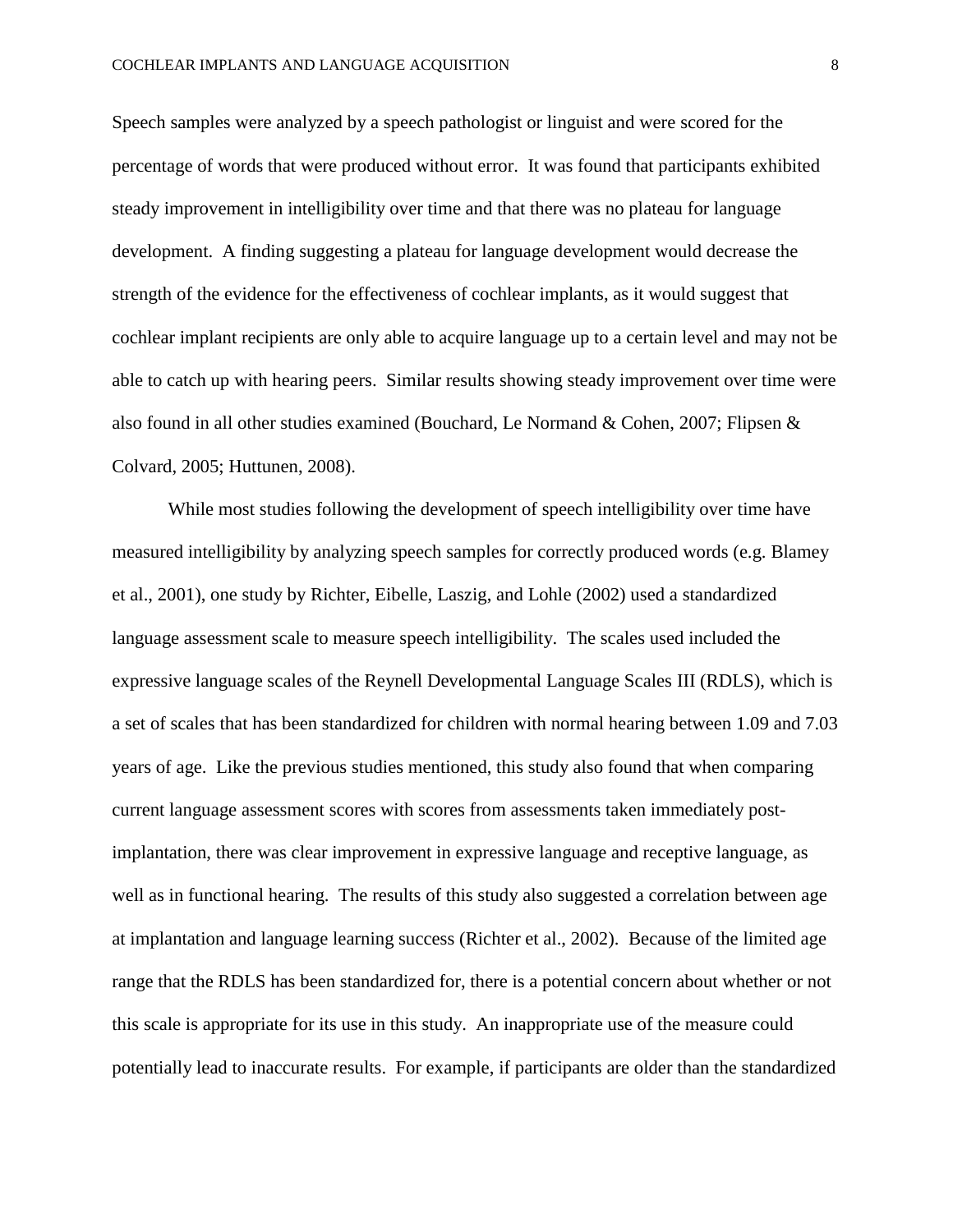age range, they could be reported to exhibit better speech intelligibility than they actually have when compared with normal-hearing peers. The authors did not specify the age range of the participants in this study, but only noted that they had each been using a cochlear implant for at least two years. The RDLS has also only been standardized for children with normal hearing and not children with a hearing loss, but there is evidence that this measure is commonly used in the assessment of language in deaf and hard of hearing children. Because of this, the RDLS, is most likely an appropriate measure to use, but differences in patterns of speech and language acquisition of children with a hearing loss compared with children with normal hearing is a concern that should be kept in mind when interpreting results.

# **Cochlear Implant Recipients v. Hearing Controls**

Along with assessing intelligibility improvement over time, studies have also been done to compare cochlear implant recipients with age norms or hearing control subjects. Studies of this nature, however, have shown mixed results. Several studies have shown that cochlear implant recipients are not able to achieve age-normative language development. A study done by Chin, Bergeson, and Phan (2012) found that performance on standardized tests of intelligibility and prosody was significantly related to hearing status (cochlear implant recipient or normal hearing individual,  $p < 0.012$ ), with hearing individuals scoring significantly higher than cochlear implant recipients, as well as being related to hearing age (the time since cochlear implantation,  $p < 0.006$ ). A study which analyzed speech samples of cochlear implant users and age-, sex-, and education-matched controls also found that hearing children scored higher and had significantly higher speaking-rates ( $p < 0.0003$ ) than cochlear implant users (Chuang, Yang, Chi, Weismer & Wang, 2012).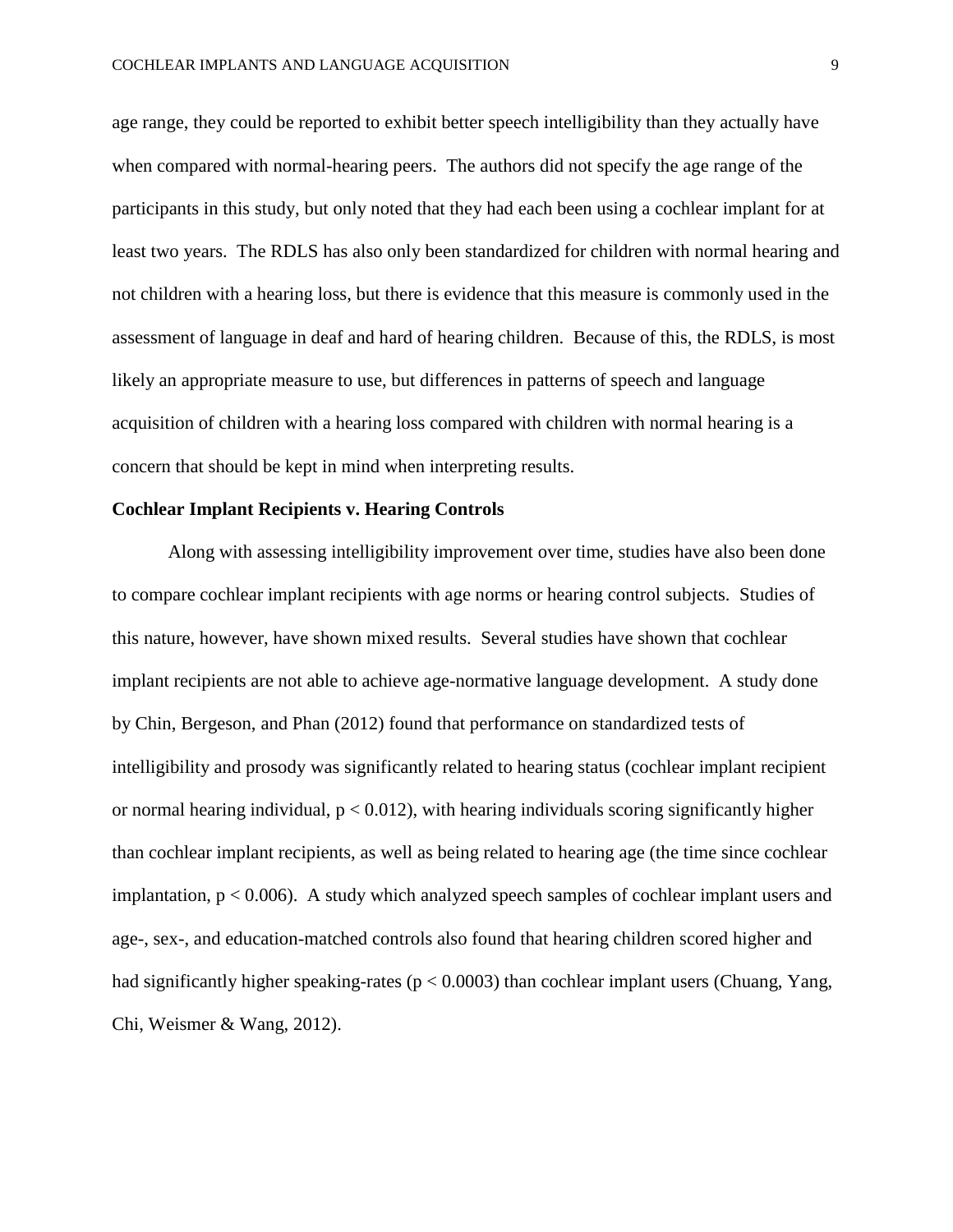A few studies, however, have shown that some cochlear implant users are able to achieve speech intelligibility at the level of normal-hearing individuals. In a study done by Boons et al., about half of the cochlear implant recipients were able to achieve age-normative language production. No systematically strong or weak aspects of language were identified. The size of the sample (70 cochlear implant recipients and 70 hearing controls) as well as the adequacy of methods used suggest that this conclusion is warranted. The investigators used a matched-subjects design to control for age, gender, and regional differences. Investigators also closely examined normative information available for the standardized measures used to verify the use of each test for the desired purpose (2013). Other studies have also shown similar results (Geers, Moog, Biedenstein, Brenner & Hayes, 2009; Inscoe, Odell, Archbold & Nikolopoulos, 2009). Each of these studies involved assessment of speech samples by trained speech pathologists or speech therapists.

Because many different methods have been used to determine the effectiveness of cochlear implants in relation to speech intelligibility, it is difficult to come up with a clear answer to the question. While some studies have shown that as many as half of the cochlear implant recipients were able to achieve language development at the same level as hearing agemates, many studies have also shown that a gap still exists between the performance of hearing children and children with cochlear implants. Additionally, research has consistently shown that the speech intelligibility of children who receive cochlear implants continues to improve over time without any indication of a plateau in performance.

Part of the discrepancy in results could be due to the fact that procedures for assessing intelligibility are not standardized. Although the majority of studies assessed intelligibility through analyzing speech samples of participants and many used standardized measures to do so,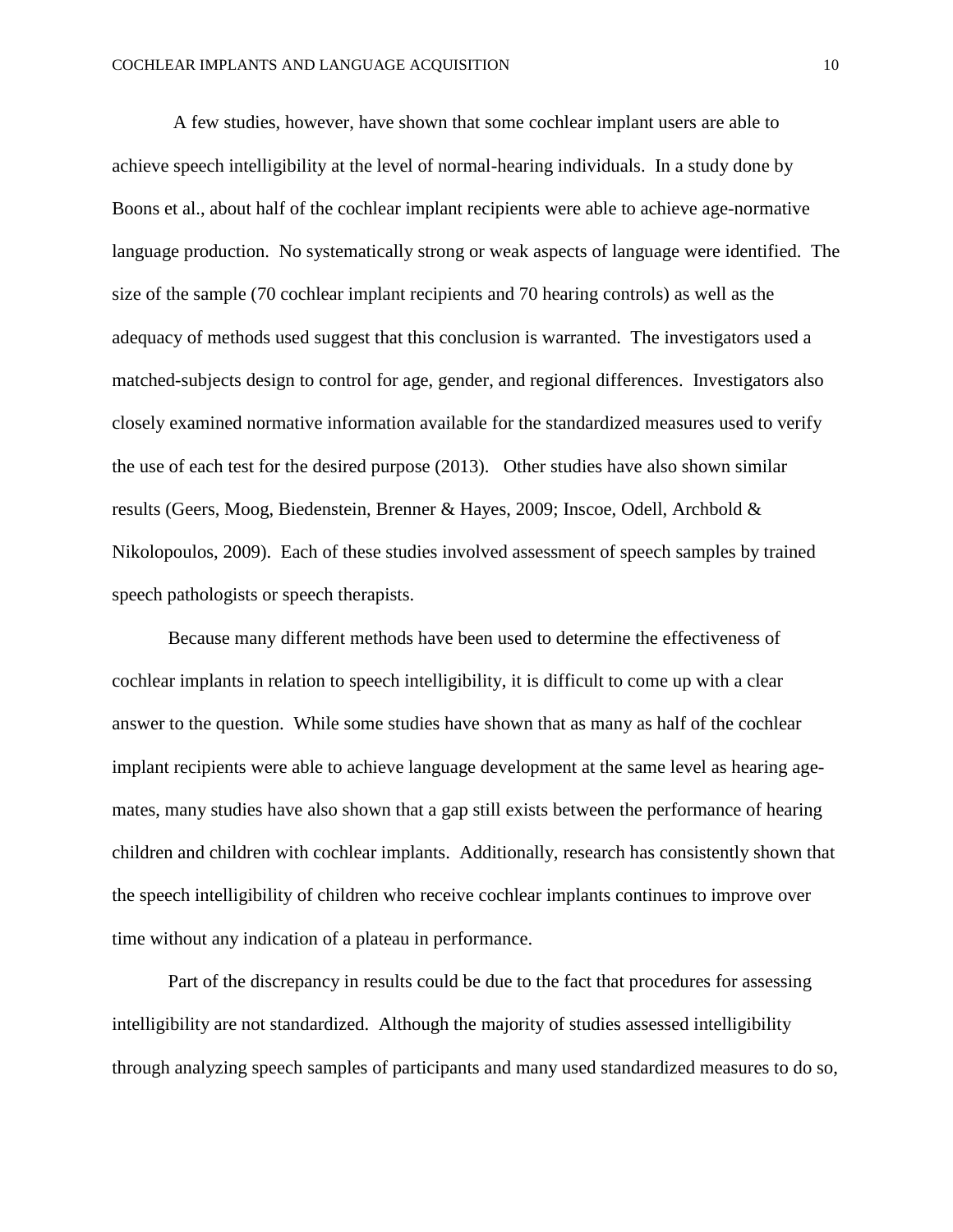each study used a slightly different method or a different combination of standardized measures. However, the two largest studies looking at the effectiveness of cochlear implants compared with normal hearing children (Boons et al., 2013 and Geers et al., 2009) used similar measures and showed similar results. Both used the Expressive One-Word Picture Vocabulary Test and at least some subscales from the Clinical Evaluation of Language Fundamentals. In addition, Geers et al. (2009) also used several other measures. Both studies also showed that around 50 percent of cochlear implant recipients were able to achieve age-appropriate levels of language production. The fact that this combination of measures has shown consistent results in two fairly large studies – Boons et al. (2013) had 70 cochlear implant recipients and 70 normal-hearing children while Geers et al. (2009) had 153 cochlear implant recipients compared with age norms – suggests that the measures are effectively assessing speech intelligibility in cochlear implant recipients. The consistent results showing that half of the participants in each case were able to achieve age-normative levels of language leads to the question, why did only half of the participants achieve age-normative results? What were the characteristics of those that were able to achieve age-appropriate language levels versus those that did not? Discovering what external factors play a role in successful language acquisition would be a valuable topic to consider for future research.

#### **Cochlear Implants v. Other Devices**

To establish the effectiveness of cochlear implants, it is also important to understand how outcomes with cochlear implants compare with outcomes of traditional hearing aids or other devices. Many studies have been done in this area and results have continuously shown that cochlear implants are by far more effective than hearing aids. One study done by Bat-Chava, Martin, and Kosciw (2005) looked at the development of communication, socialization, and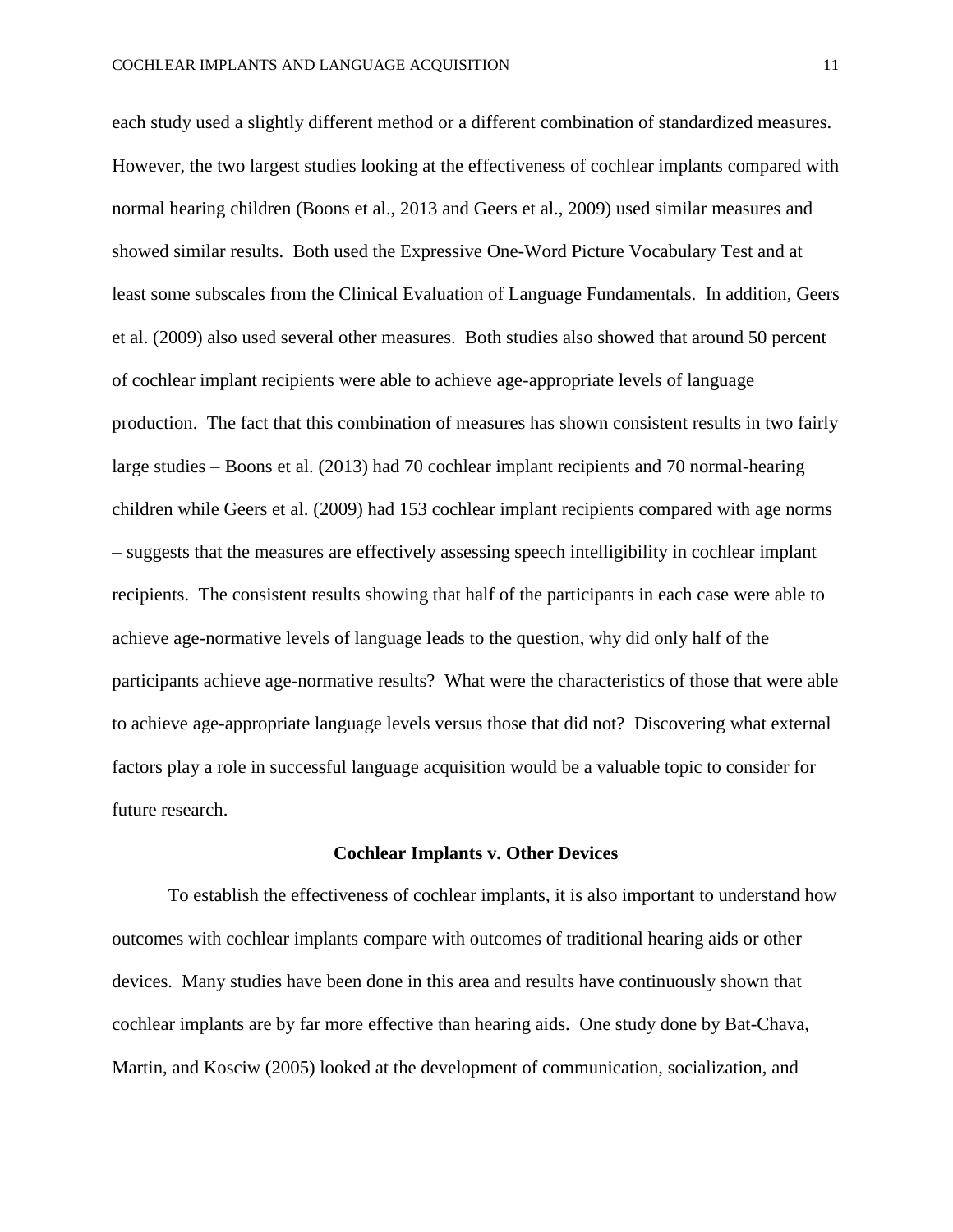daily living skills among individuals with hearing aids and cochlear implants after several years of device use. A scale assessing each of these domains was used in a phone interview with the parent or primary caregiver of the child. Using this method, it was found that for all children, communication skills improved over time, but for children with cochlear implants, improvement was at a faster rate than it was for children with hearing aids. It was also found that after years of use, both hearing aid and cochlear implant users were able to obtain normal levels of development. The authors also note that it appears that the participants with cochlear implants were developmentally further behind the participants using hearing aids, so the fact that both participant groups were able to achieve age-appropriate levels of development on average shows even more evidence for the effectiveness of cochlear implants.

The method that is by far the most prevalent in this area of research, however, has been to record speech samples for each participant and play the samples back to a panel of judges. The judges would then attempt to identify what was being said and intelligibility would be judged by how many words were correctly identified.

Studies vary, however, in the judges' experience with identifying speech. In a study done by Baudonck, Dhooge, and Van Lierde (2010), for example, the intelligibility of speech was judged subjectively by two speech pathologists and the child's primary caregiver (i.e. the mother) from recorded speech samples of participants reading words, sentences, and a short story. The investigator then counted the total number of words correctly understood and determined an intelligibility percentage, according to a specified intelligibility index. It was shown that while the speech of hearing aid recipients was the least intelligible, the intelligibility of the speech of cochlear implant users and hearing children was comparable. The scores of hearing aid users differed significantly from both cochlear implant users ( $p < 0.017$ ) and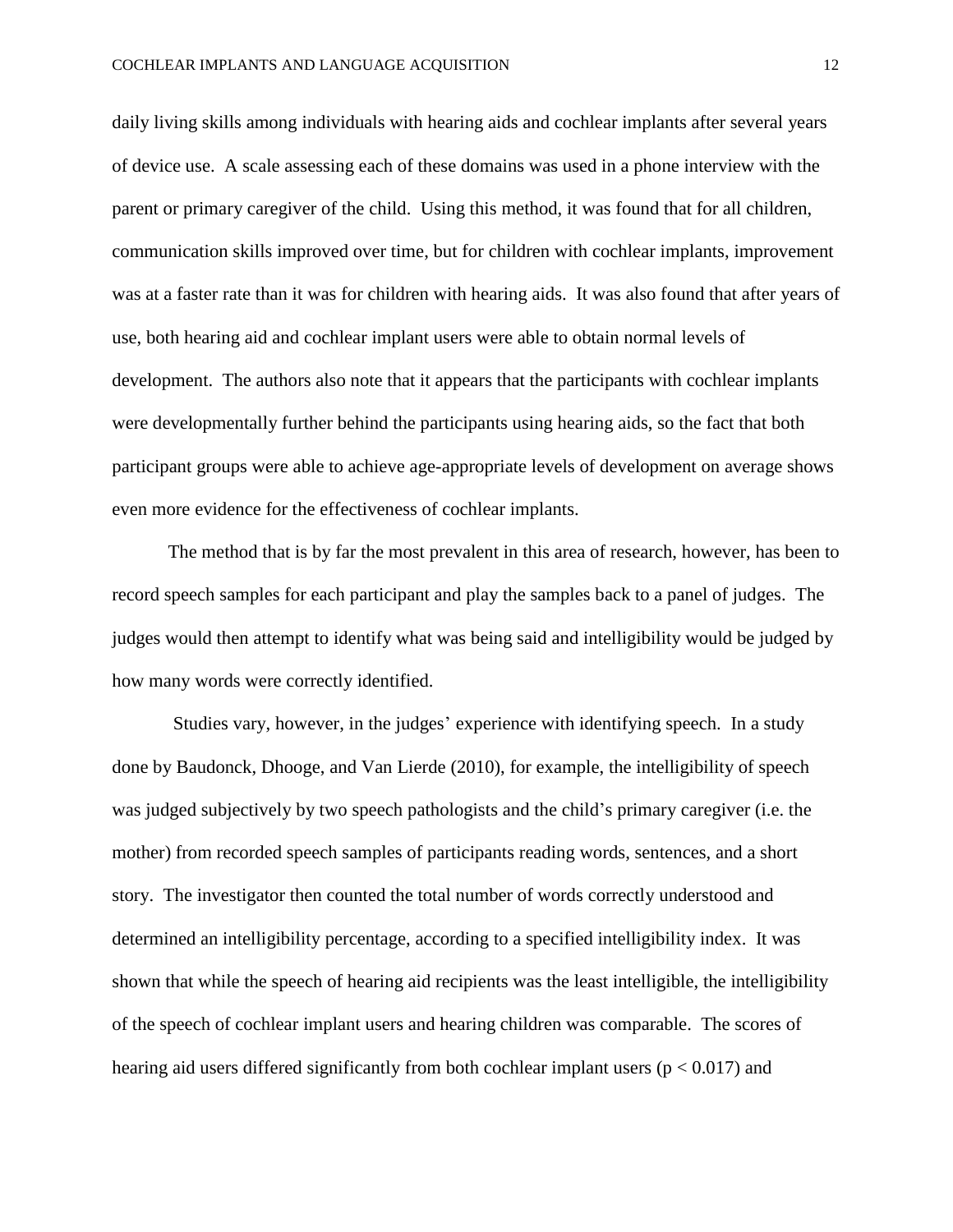individuals with normal hearing ( $p < 0.001$ ), with the difference between cochlear implant users and normal hearing children being nonsignificant. Osberger, Maso, and Sam (1993) used the same method of testing. Speech samples in this study were played for a panel of three judges, with the score for each judge being the number of words identified correctly. It was shown that although children implanted before the age of ten had the best speech intelligibility, those implanted after ten had the worst. In this case, the judges were primarily undergraduate students with no experience with the speech of deaf or hard of hearing individuals.

Finally, in a study done by Van Lierde, Vinck, Baudonck, De Vel, and Dhooge (2005), speech was analyzed by two speech pathologists with experience in identifying speech. In this study, speech samples were recorded and then rated by speech pathologists on a scale from 0 to 3, with 0 denoting normal speech and 3 denoting severely impaired speech. According to these ratings, it was shown that children with cochlear implants had significantly higher speech intelligibility than those with hearing aids ( $p < 0.05$ ).

Among these studies and others that used similar methods to assess speech intelligibility, only one reported any measures taken to assess interrater reliability, so the issue is primarily an issue of reliability. In order for the validity of measures to be questioned, it must first be established that measures were reliable in that judges were able to achieve ratings within a certain level of accuracy. However, if we assume that raters were reliable, the difference in expertise of judges in each of these studies could also theoretically be problematic for establishing the effectiveness of cochlear implants in comparison with hearing aids. Very different results could be obtained in each case when different judges are used. For example, speech pathologists or primary caregivers who are experienced with listening to and understanding the speech of individuals who are deaf or hard of hearing may have identified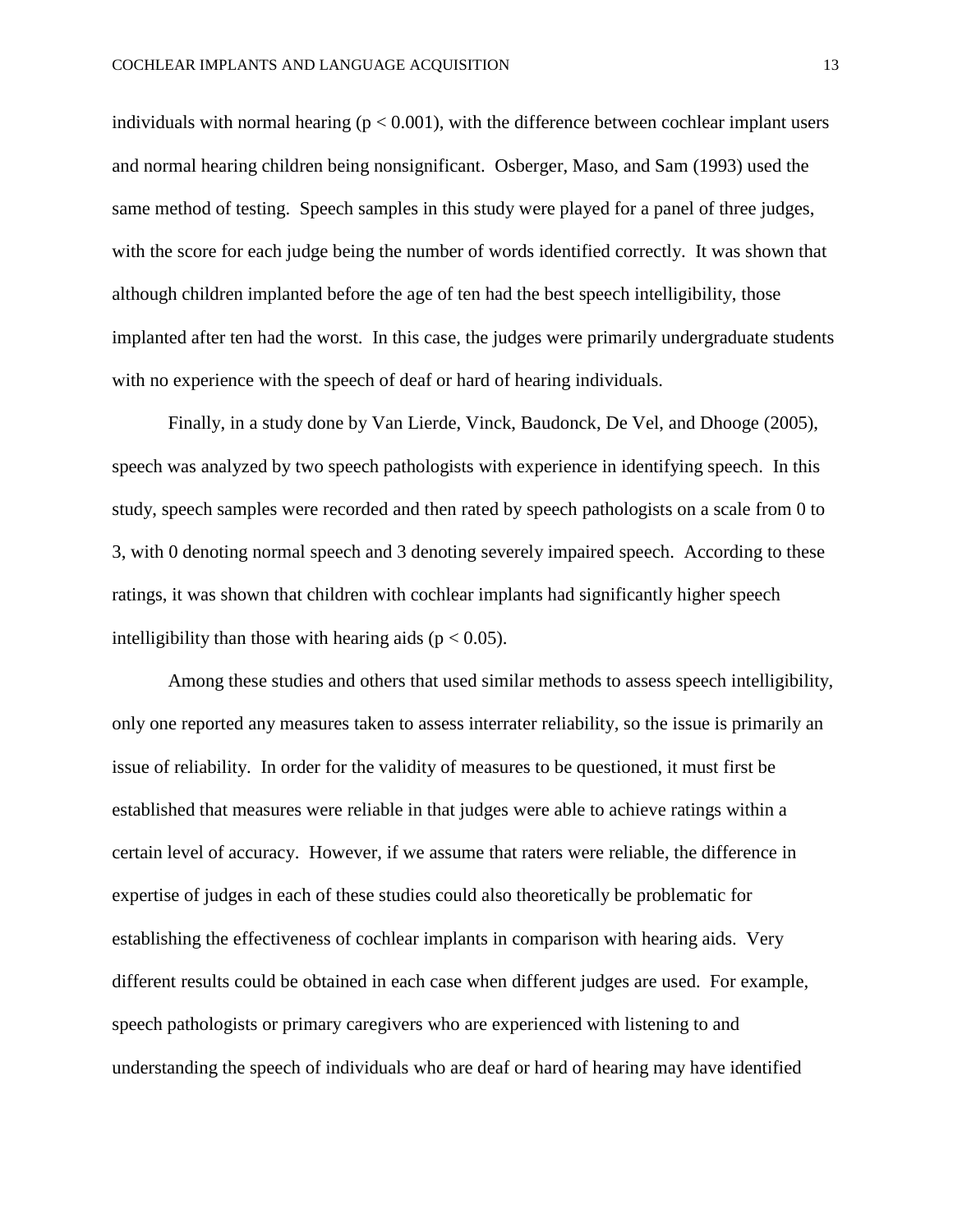more words than undergraduate students with no experience. As a result, in the studies in which speech pathologists or primary caregivers were used to rate speech, there may have been less of a difference perceived between the speech of hearing aid users and the speech of cochlear implant users or individuals with normal hearing. It follows that in the study using undergraduate students as raters, there may have been a greater difference perceived between the speech samples of hearing aid users, cochlear implant users, and individuals with normal hearing. In order to standardize results, it may be beneficial to investigate which method of judging is most effective for understanding differences in speech and conduct more studies using that method.

Studies have also shown substantial differences in the history of deafness among participants. Because of the fact that hearing aids are typically only effective when there is some residual hearing and the fact that children are usually only implanted when hearing loss is too great for hearing aids to be effective, most hearing aid users in these studies have substantially more hearing than cochlear implant recipients. One study reported that hearing aid users had significantly better hearing than cochlear implant users  $(p < 0.001)$  (Bat-Chava et al., 2005). The rest of the studies analyzed mentioned differences in level of hearing as well as differences in years of training (Baudonck et al., 2010; Law & So, 2006; Osberger et al., 1993; Van Lierde et al., 2005). These differences add a potential confound to each of the studies in establishing the effectiveness of cochlear implants. Although each study showed that cochlear implants were more effective than hearing aids, there is at least the possibility that the observed effects were caused by individual hearing differences rather than the device being used. This sampling problem may be difficult to deal with, however, as it would be difficult to find participants with hearing aids with the same level of residual hearing as participants with cochlear implants. This complexity and the fact that the population for each group is also limited would make this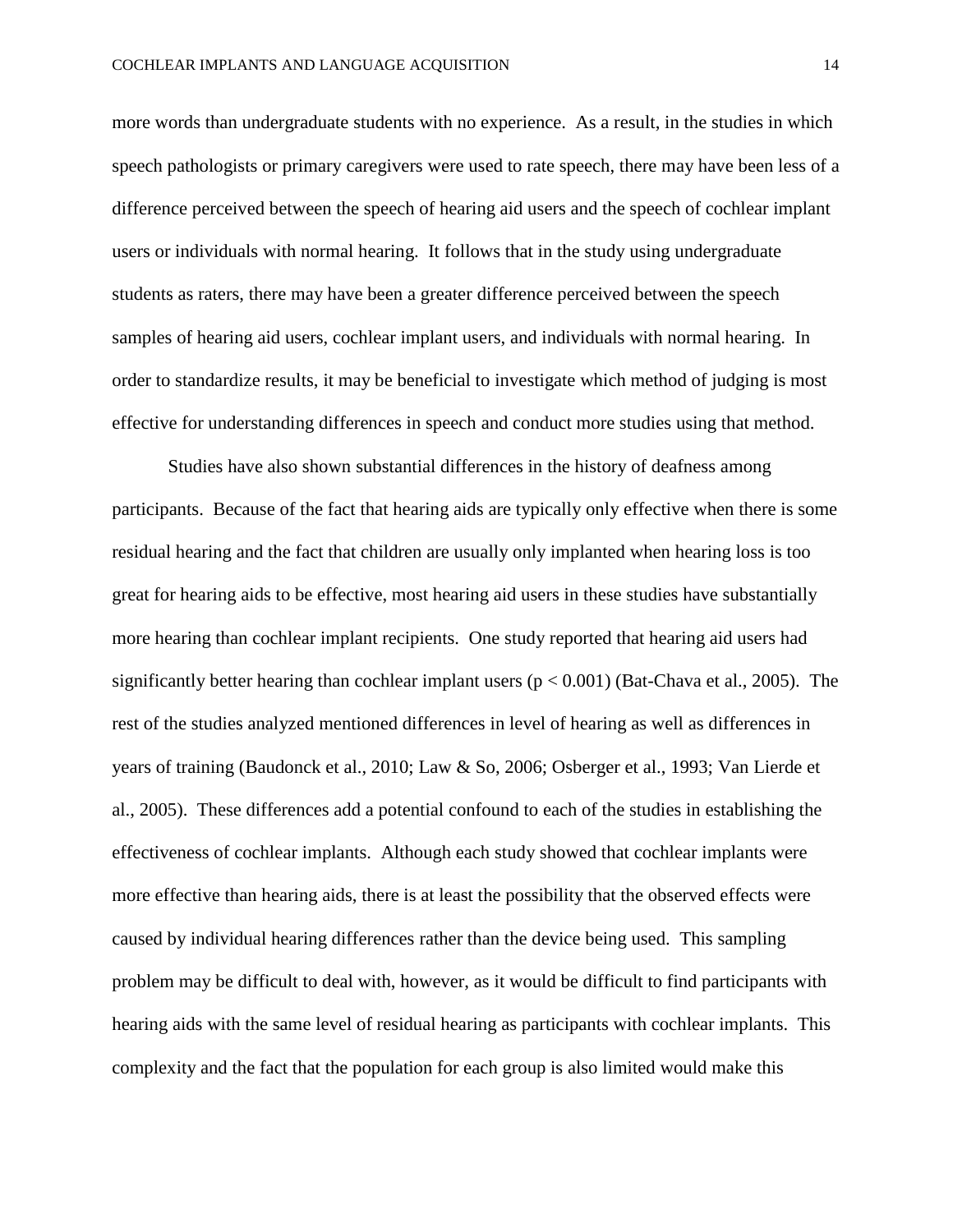confound difficult to address. Sample size also appeared to be an issue in general. Two of the studies had less than ten participants in each group (Law & So, 2006; Van Lierde et al., 2005) and only one had more than 20 in each group (Baudonck et al., 2010). This pattern of small samples can be partially attributed to the fact that there are relatively few deaf individuals in comparison with the general population and even fewer cochlear implant and hearing aid users. As such, conclusions based on these studies should be tentative in nature.

# **The Effect of Age at Implantation**

One clear trend seen in the literature is that the earlier a child receives a cochlear implant, the better their chances are at language learning success. The majority of studies analyzed have shown clear support for this hypothesis, with only a few failing to show support. Many studies dividing subjects into groups based on the age at implantation found significant differences in speech intelligibility and language acquisition for each group. For example, in a study done by Svirsky, Chin, and Jester (2007), participants were split into five different groups: those implanted in the second year, third year, fourth year, fifth or sixth year, and seventh or eighth year of life. The results of this study indicated significant language learning advantages of younger groups over all older groups ( $p < 0.001$ ), except in the case of those implanted in the third year versus those implanted in the fourth year. Other studies using similar methods to group participants also found significant differences between age groups (Niparko et al., 2010; Svirsky, Teoh & Neuburger, 2004).

Other studies have found only suggested relationships for an effect of age at implantation on speech intelligibility and language acquisition. In one such study, participants were grouped according to age at implantation: before three years, between three years and four years, and between four years and five years and three months of age. Through testing using standardized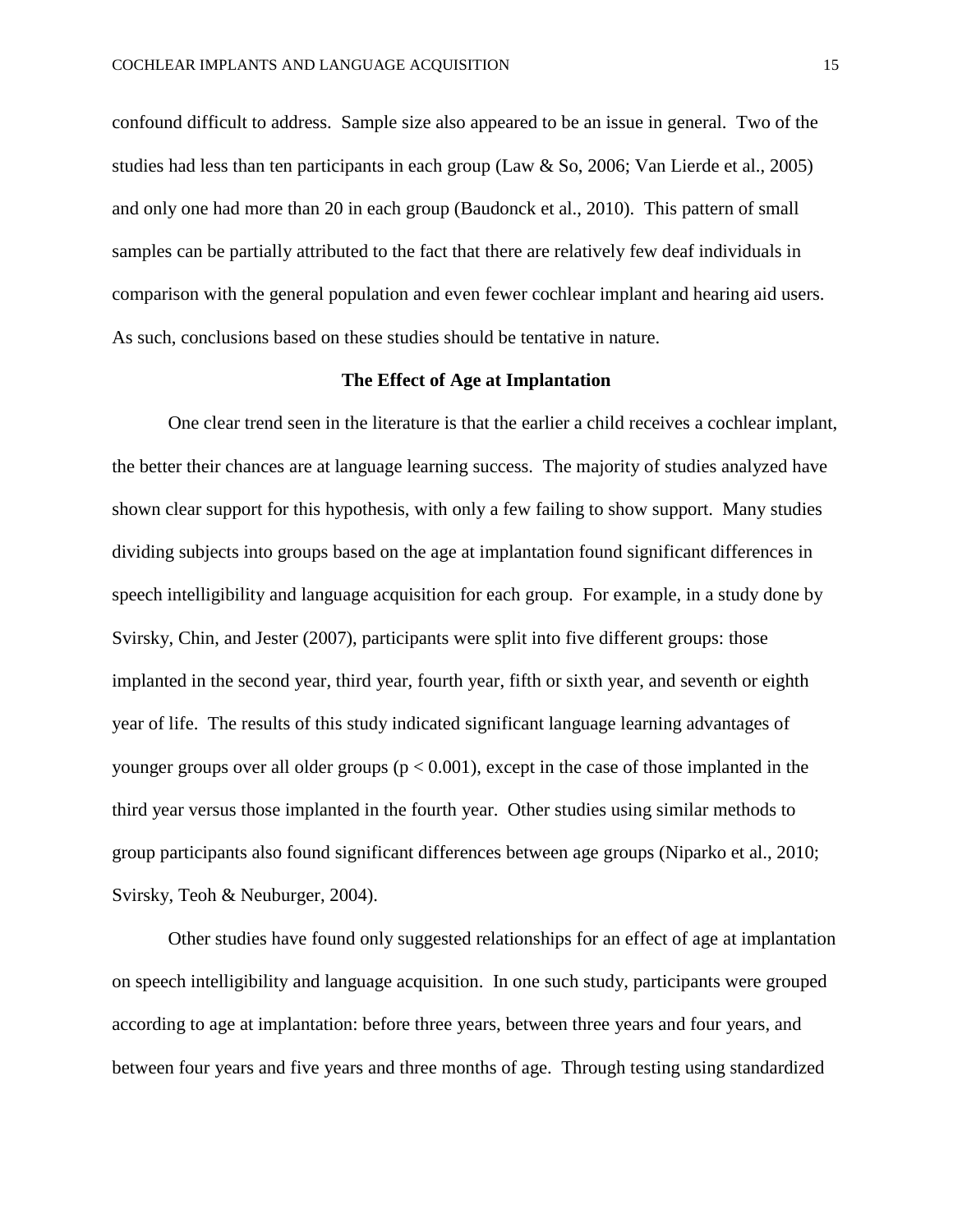measures, a suggested relationship was found between implant age and language outcome, with children implanted earlier being more likely to develop speaking and listening skills. No significant relationships were found (Miyamoto, Kirk, Svirsky & Sehgal, 1999). Several other studies also found non-significant evidence for relationships between language outcomes and age at implantation using standardized measures (Peng, Spencer & Tomblin, 2004; Tobey et al., 2013; Tye-Murray, Spencer & Woodworth, 1995). A few studies not using standardized measures also found similar non-significant relationships (May-Mederake, 2012; Nicholas & Geers, 2007).

Studies generally agree that the earlier a child is implanted the better their chances at language learning success but disagree as to the precise age cutoff before which results are best. Older research suggests that those implanted before the age of three or five had best language learning results (Miyamoto, Kirk, Svirsky & Sehgal, 1999; Tye-Murray, Spencer & Woodworth, 1995). However, this observation could be due to the fact that up until the last few years, children were not implanted before the age of two. This has changed fairly recently, with children now being implanted at as early as one year of age. More recent research reflects this change, with the best outcomes in speech intelligibility and language acquisition occurring in cases in which children were implanted before the age of two (May-Mederake, 2012; Nicholas & Geers, 2007; Niparko et al., 2010; Svirsky, Chin & Jester, 2007; Svirsky, Teoh & Neuburger, 2004; Tobey et al., 2013).

Although most of the studies reviewed showed at least a suggested relationship between age at implantation and speech intelligibility, a few studies showed no relationship or a stronger relationship with other variables. For example, Khawaileh and Flipsen (2010) found a significant correlation between implant experience and speech intelligibility ( $p < 0.017$ ), but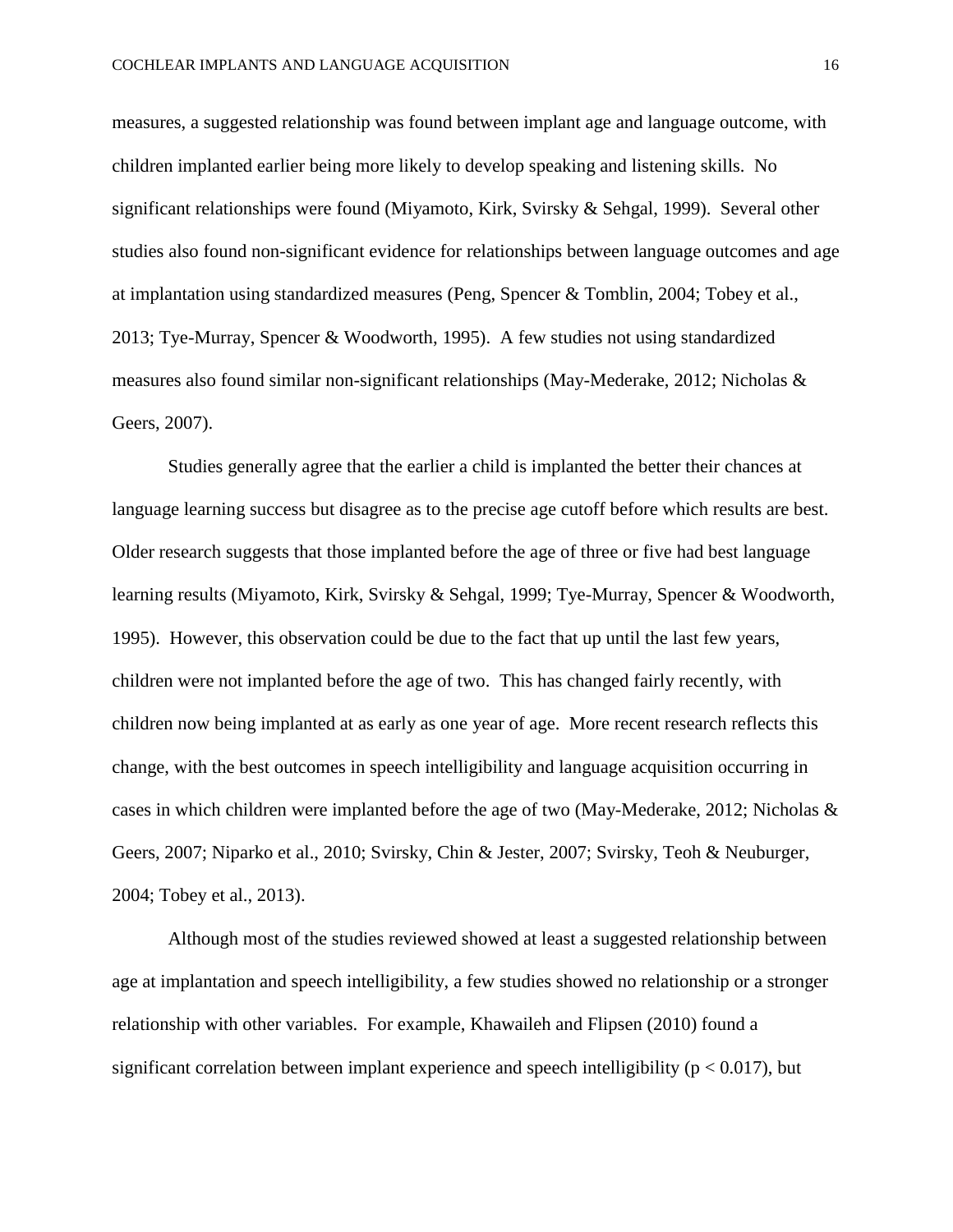found no relationship between speech intelligibility and chronological age or age at implantation. Habib, Waltzman, Tajudeen, and Svirsky (2010) on the other hand, showed a significant effect of age at testing on speech intelligibility, with the oldest children scoring the highest ( $p < 0.001$ ), but also found that of the older children, those who had been implanted earliest had the greatest speech outcomes ( $p < 0.05$ ). Children tested were between the ages of two and a half years and eighteen years and all participants had been implanted between eight and 40 months.

# **Methodology**

The majority of the studies analyzed for this review used standardized measures to assess speech intelligibility. The most common measures used were the Beginner's Intelligibility Test and the Reynell Developmental Language Scales. Other scales used included the Children's Speech Intelligibility Measure, the Peabody Picture Vocabulary Test, the Preschool Language Scale, the Short-Long Sentence Test, the Monsen Sentences task, the MacArthur Communication Development Inventories, and the Comprehensive Assessment of Spoken Language. Spontaneous speech samples were also assessed in several studies. All assessments in which listeners were used to code for speech intelligibility were done with naive listeners who were unfamiliar with the speech of deaf or hard of hearing individuals. Normative information for standardized measures was only provided in a few studies, but the information provided suggests that standardized measures were used appropriately, especially in the case of the Beginner's Intelligibility Test and the Reynell Developmental Language Scales. There is evidence that these two measures especially are commonly used in studying speech intelligibility and language ability in children and even in children with hearing loss. The age ranges for each of the studies also appeared to match the normative age ranges provided.

#### **Limitations**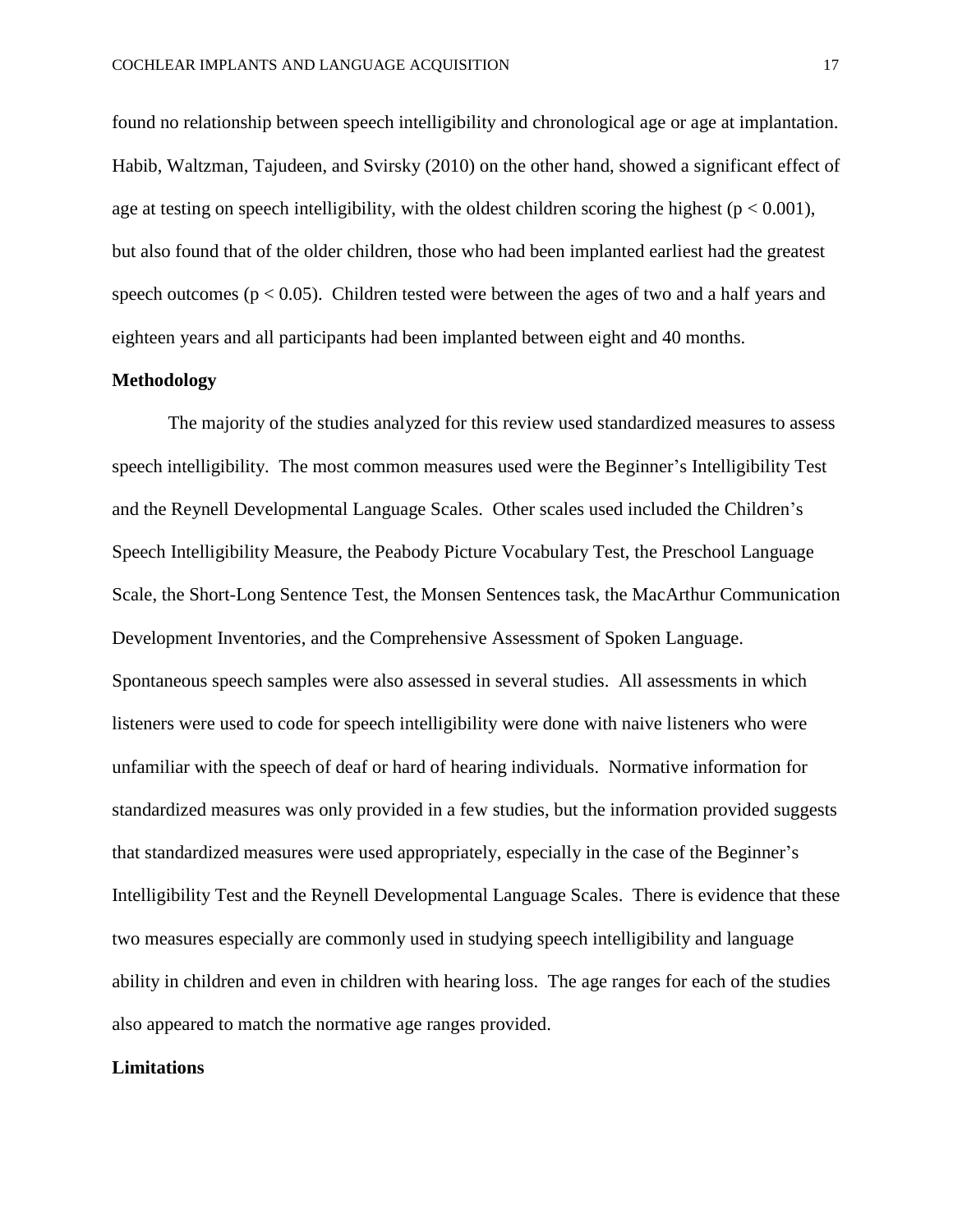A final issue that should be taken into consideration when reviewing the results of the research is the fact that most studies did not assess cochlear implant experience, experience prior to implantation, or communication and language learning methods when evaluating speech intelligibility and language acquisition. Some studies mentioned differing levels of communication and speech learning strategies among participants (e.g. oral communication versus total communication, Svirsky, Teoh & Neuburger, 2004). Others mentioned differing hearing experiences prior to implantation (e.g. amount of residual hearing, time wearing hearing aids, etc., Khawaileh & Flipsen, 2010). Finally, most studies also mentioned that participants used varying cochlear implants (i.e. different brands) with differing speech processing systems (e.g. Peng, Spencer & Tomblin, 2004). Each of these factors could potentially have an effect on language acquisition and should be controlled for in future research. For example, participants using one type of cochlear implant and the total communication speech-learning strategy could have substantially higher success in language learning than those using another type of cochlear implant or the oral communication strategy. In order to determine whether differences in language learning ability are indeed caused by age at implantation, all other potentially confounding variables must be controlled.

Although there are flaws in the present research methodology that should be addressed, the prevalence of data suggesting a relationship between age at implantation and speech development outcomes cannot be ignored. The fact that most studies assessing age at implantation and language learning ability show that there is a relationship between the two variables suggests that a connection does exist. This relationship, if true, could have substantial implications for advising parents in the best path for language learning success for their deaf child and makes the case for the use of cochlear implants even stronger.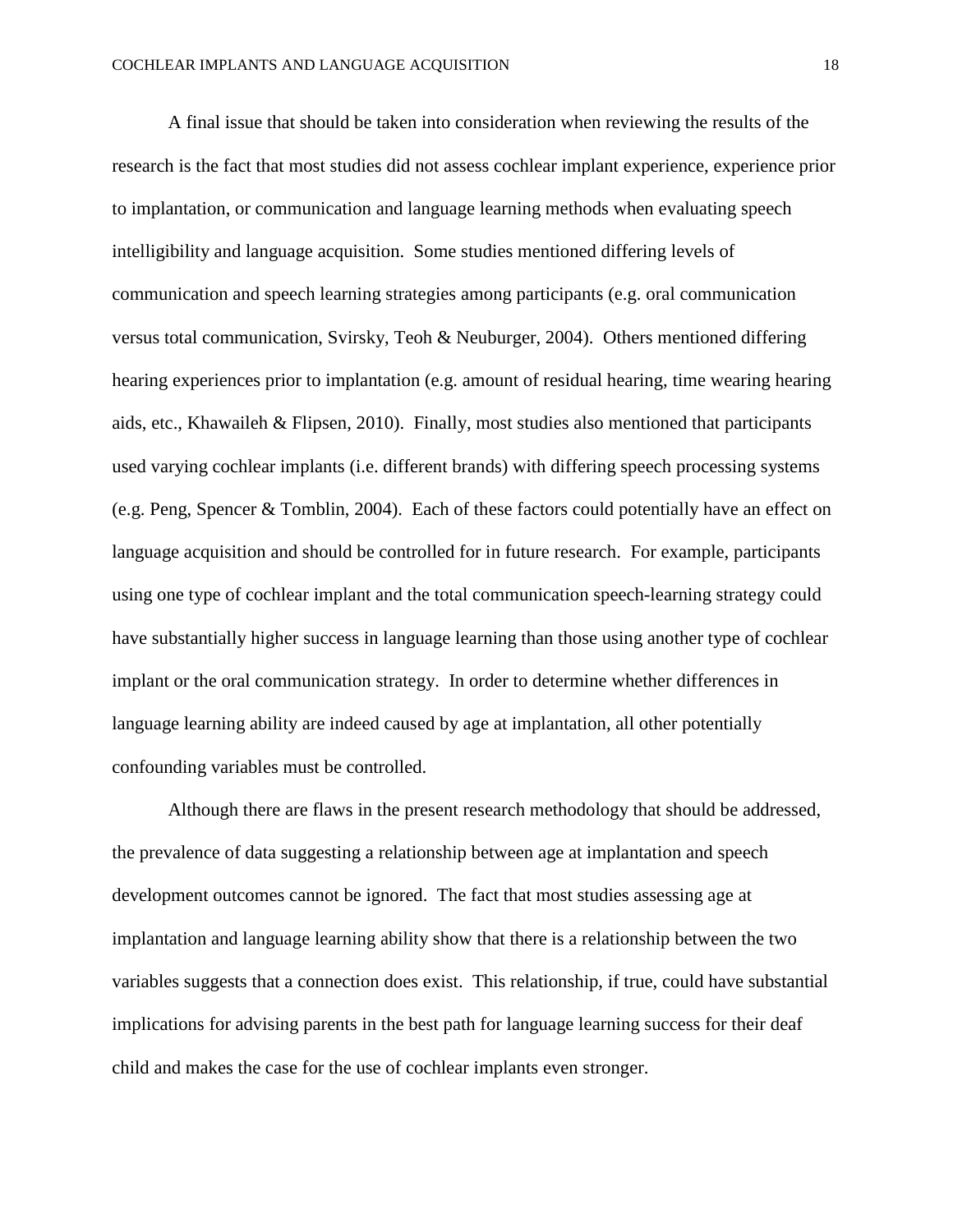# **Conclusion**

Research on norms for language acquisition has shown that all individuals follow the same pattern of language acquisition. It has also been suggested that there is a sensitive period for language development, which has support in the fact that children are able to become more proficient in language learning than adults. A clear link has also been shown between brain plasticity and language acquisition, which indirectly supports the theory that language learning ability decreases with age. Cochlear implants have been shown to be effective for language acquisition in longitudinal studies and studies in which recipients are compared with hearing control subjects. Cochlear implants have also been shown to be more effective than traditional hearing aids. Finally, research suggests that the earlier children are implanted, the greater their chances at success in language acquisition and speech intelligibility.

Practically, research on cochlear implants and their effectiveness is difficult. Because the use of cochlear implants involves surgery and extensive hearing and speech therapy, the entire process is very expensive. Also, because of ethical issues, this type of research cannot be experimental; researchers must rely on correlational data only. The relative infrequency of cochlear implant use among the already small population of deaf individuals also leads to sampling issues. In order to obtain enough participants to make a study worthwhile, random sampling is next to impossible. Researchers must instead rely on convenience and snowball sampling. Because of these factors, research with cochlear implants is difficult to conduct.

Further research in this area is needed to investigate whether there is a plateau for language acquisition. The limited research up until this point suggests that there is no plateau, but additional research is necessary to confirm this trend. Research to investigate whether external factors, such as the amount of support provided to the child or the method of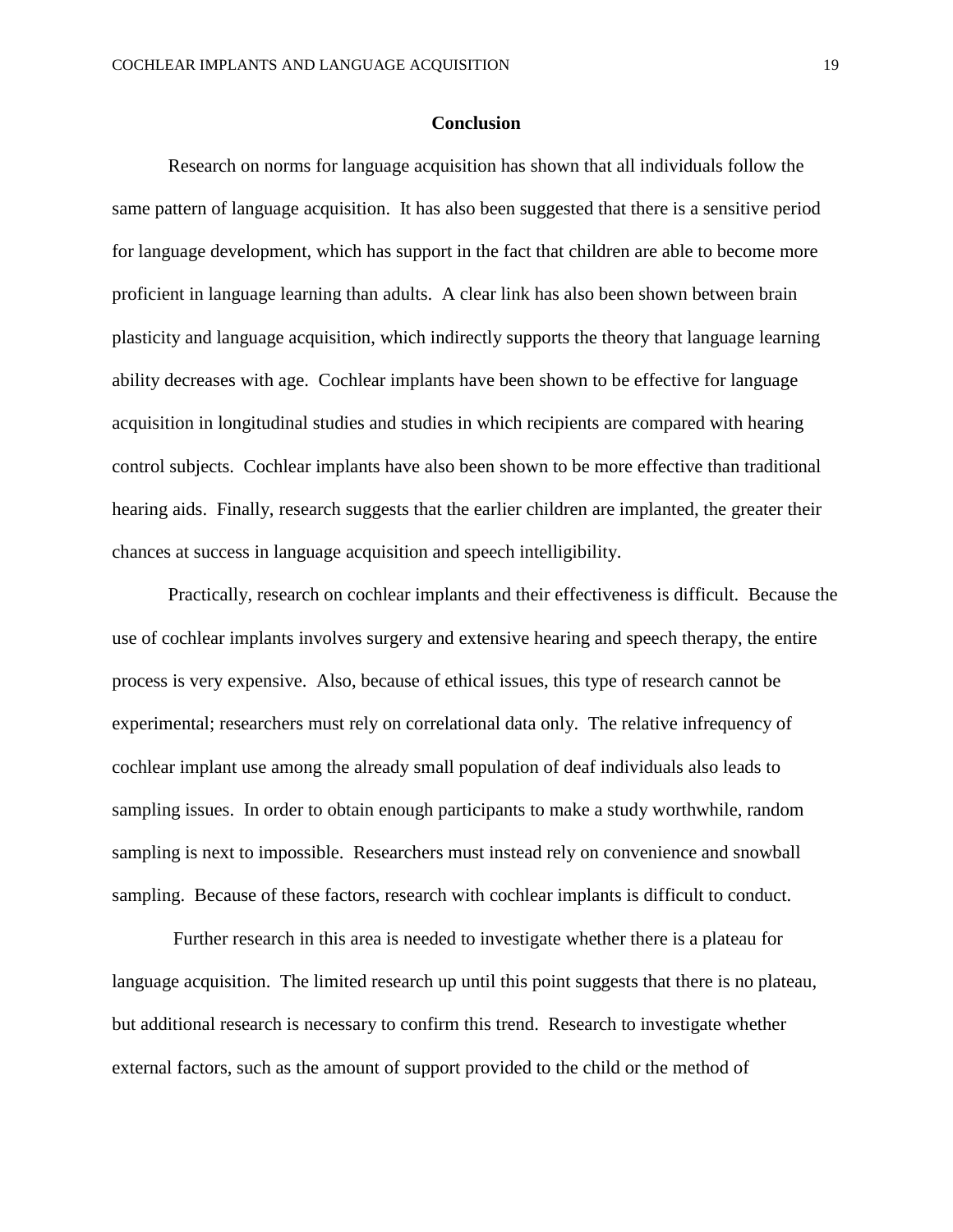communication used, interact with age at implantation to increase or decrease language learning outcomes is also important, as no two children receive the same amount of support. Lastly, the majority of research up until this point has been done with cochlear implant recipients who are children, so it would be interesting to investigate what outcomes are like for deaf adult recipients or adults who lost hearing later in life.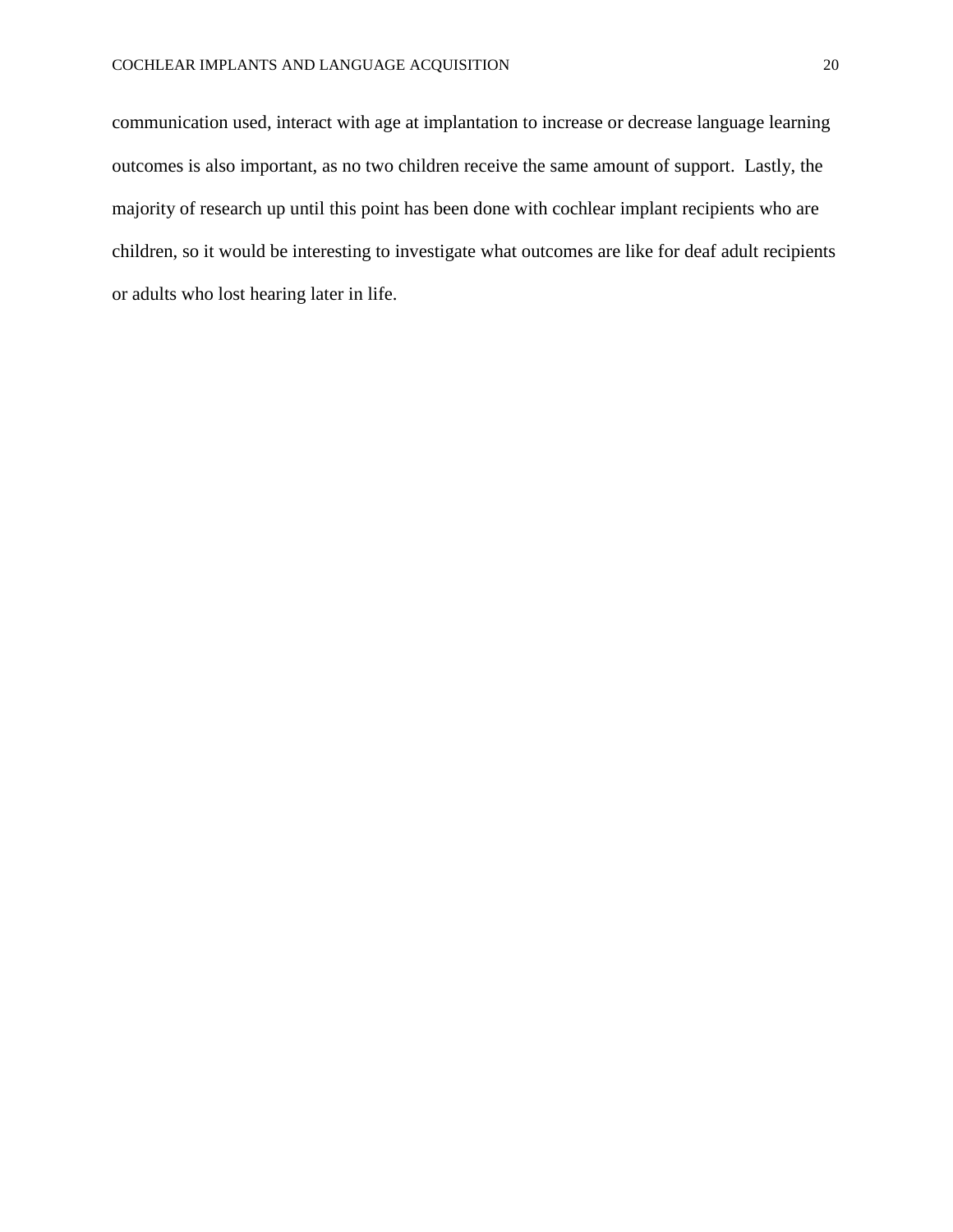## References

- Bat-Chava, Y., Martin, D., & Kosciw, J. G. (2005). Longitudinal improvements in communication and socialization of deaf children with cochlear implants and hearing aids: Evidence from parental reports. *Journal of Child Psychology and Psychiatry, 46*(12), 1287- 1296. doi:10.1111/j.1469-7610.2005.01426.x
- Baudonck, N., Dhooge, I., & Van Lierde, K. (2010). Intelligibility of hearing impaired children as judged by their parents: A comparison between children using cochlear implants and children using hearing aids. *International Journal of Pediatric Otorhinolaryngology, 74*(11), 1310-1315. doi:10.1016/j.ijporl.2010.08.011
- Berk, L. (2009). Language development. *Child development* (8th ed., pp. 356-397). Boston: Pearson Education.
- Blamey, P., Barry, J., Bow, C., Sarant, J., Paatsch, L., & Wales, R. (2001). The development of speech production following cochlear implantation. *Clinical Linguistics & Phonetics, 15*(5), 363-382. doi:10.1080/02699200010017823
- Boons, T., de Raeve, L., Langereis, M., Peeraer, L., Wouters, J., & van Wieringen, A. (2013). Expressive vocabulary, morphology, syntax and narrative skills in profoundly deaf children after early cochlear implantation. *Research in Developmental Disabilities, 34*(6), 2008- 2022. doi:10.1016/j.ridd.2013.03.003
- Bouchard, M. G., Le Normand, M., & Cohen, H. (2007). Production of consonants by prelinguistically deaf children with cochlear implants. *Clinical Linguistics & Phonetics, 21*(11-12), 875-884. doi:10.1080/02699200701653634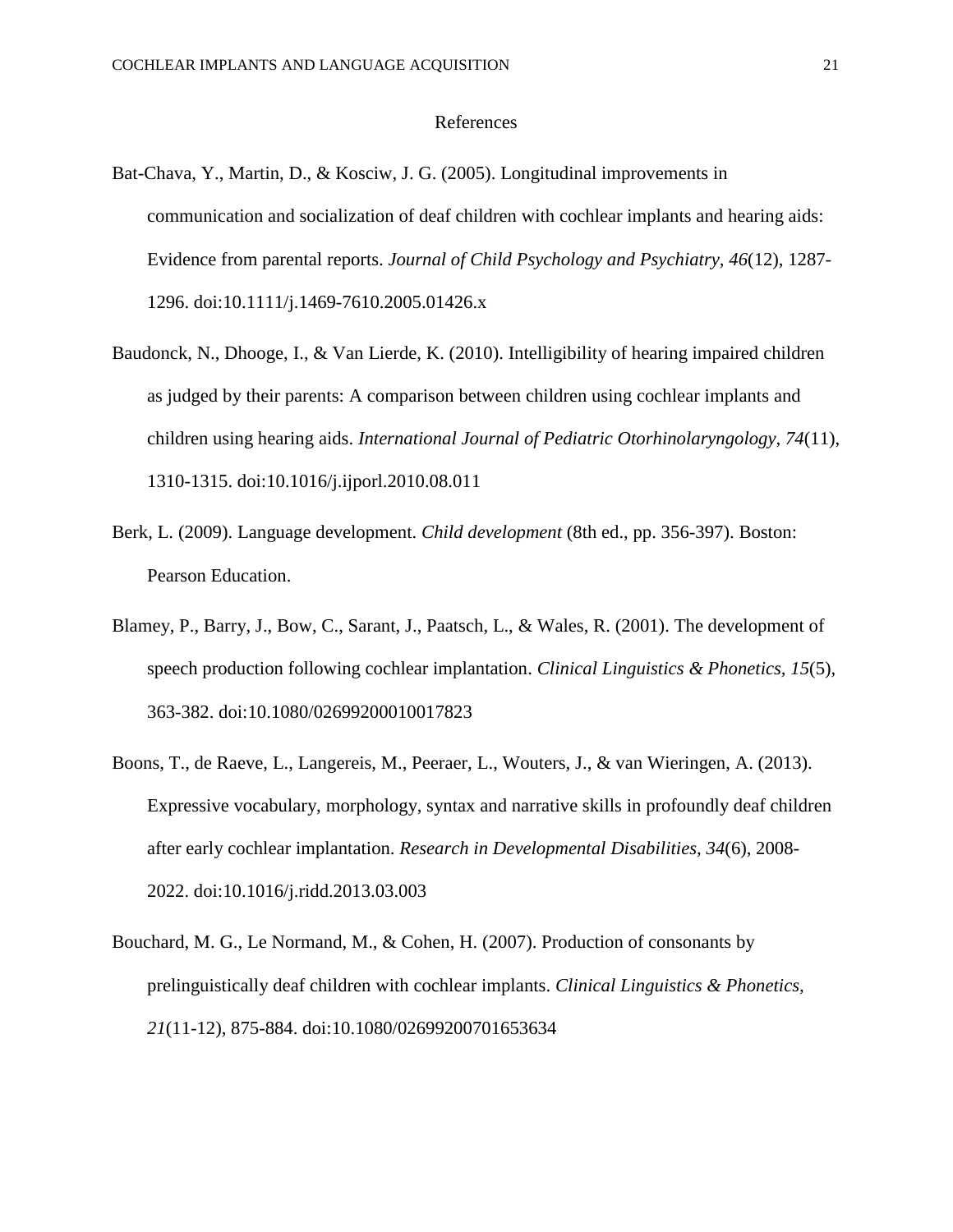- Chin, S. B., Bergeson, T. R., & Phan, J. (2012). Speech intelligibility and prosody production in children with cochlear implants. *Journal of Communication Disorders, 45*(5), 355-366. doi:10.1016/j.jcomdis.2012.05.003
- Chuang, H., Yang, C., Chi, L., Weismer, G., & Wang, Y. (2012). Speech intelligibility, speaking rate, and vowel formant characteristics in mandarin-speaking children with cochlear implant. *International Journal of Speech-Language Pathology, 14*(2), 119-129. doi:10.3109/17549507.2011.639391
- Flipsen, P. J., & Colvard, L. G. (2006). Intelligibility of conversational speech produced by children with cochlear implants. *Journal of Communication Disorders, 39*(2), 93-108. doi:10.1016/j.jcomdis.2005.11.001
- Geers, A. E., Moog, J. S., Biedenstein, J., Brenner, C., & Hayes, H. (2009). Spoken language scores of children using cochlear implants compared to hearing age-mates at school entry. *Journal of Deaf Studies and Deaf Education, 14*(3), 371-385. doi:10.1093/deafed/enn046
- Habib, M. G., Waltzman, S. B., Tajudeen, B., & Svirsky, M. A. (2010). Speech production intelligibility of early implanted pediatric cochlear implant users. *International Journal of Pediatric Otorhinolaryngology, 74*(8), 855-859. doi:10.1016/j.ijporl.2010.04.009
- Huttunen, K. (2008). Development of speech intelligibility and narrative abilities and their interrelationship three and five years after paediatric cochlear implantation. *International Journal of Audiology, 47*, S38-S46. doi:10.1080/14992020802322619
- Inscoe, J. R., Odell, A., Archbold, S., & Nikolopoulos, T. (2009). Expressive spoken language development in deaf children with cochlear implants who are beginning formal education. *Deafness & Education International, 11*(1), 39-55. doi:10.1002/dei.252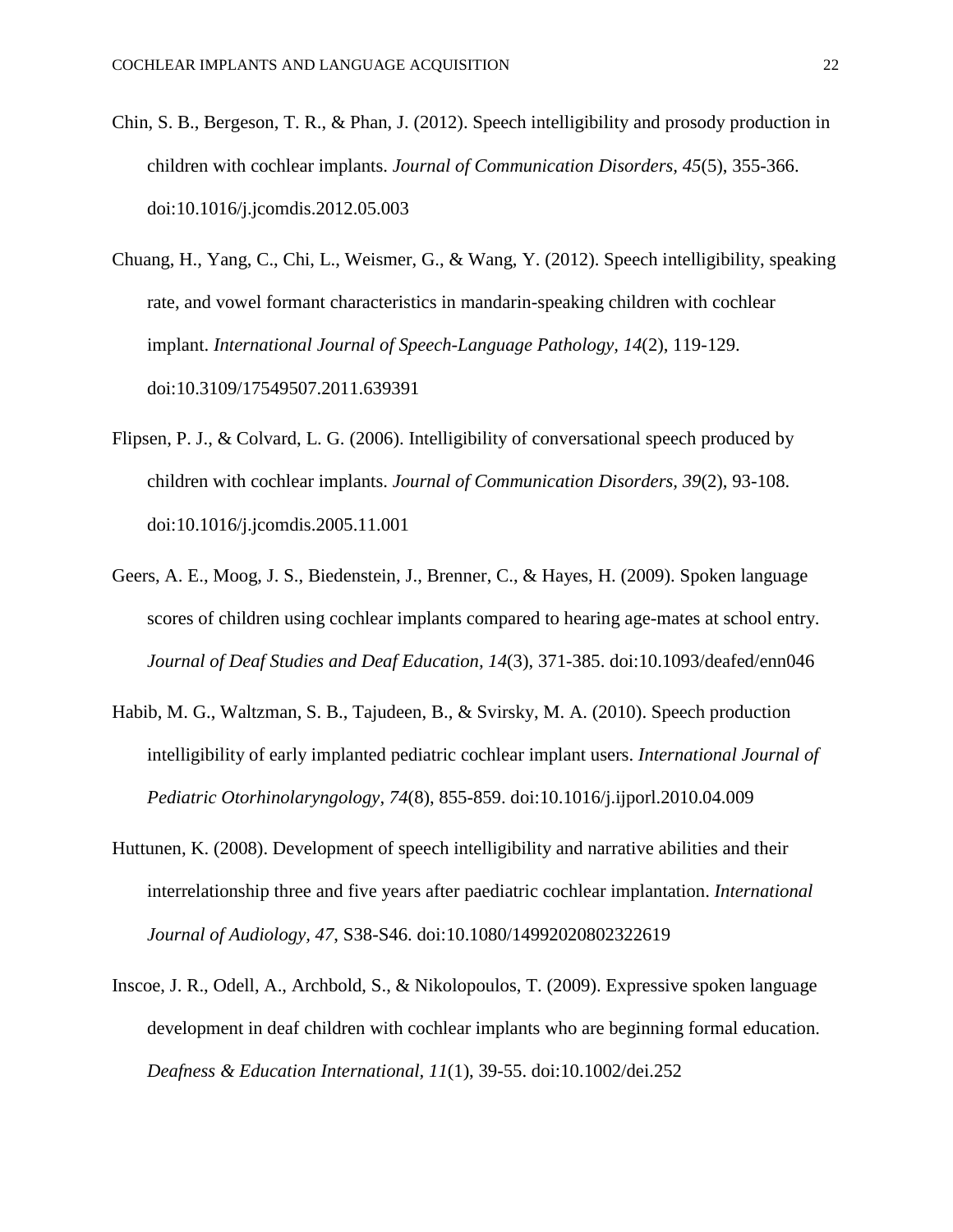- Khwaileh, F. A., & Flipsen, P. J. (2010). Single word and sentence intelligibility in children with cochlear implants. *Clinical Linguistics & Phonetics, 24*(9), 722-733. doi:10.3109/02699206.2010.490003
- Law, Z. W. Y., & So, L. K. H. (2006). Phonological abilities of hearing-impaired cantonesespeaking children with cochlear implants or hearing aids. *Journal of Speech, Language, and Hearing Research, 49*(6), 1342-1353. doi:10.1044/1092-4388(2006/096)
- May-Mederake, B. (2012). Early intervention and assessment of speech and language development in young children with cochlear implants. *International Journal of Pediatric Otorhinolaryngology, 76*(7), 939-946. doi:10.1016/j.ijporl.2012.02.051
- Miyamoto, R. T., Kirk, K. I., Svirsky, M. A., & Sehgal, S. T. (1999). Communication skills in pediatric cochlear implant recipients. *Acta Oto-Laryngologica, O1 119*(2), 219-224. doi:10.1080/00016489950181701
- National Association of the Deaf. *Early intervention for infants and toddlers.* (2013, November 03). Retrieved from http://nad.org/issues/early-intervention.
- Nicholas, J. G., & Geers, A. E. (2007). Will they catch up? the role of age at cochler implantation in the spoken language development of children with severe to profound hearing loss. *Journal of Speech, Language, and Hearing Research, 50*(4), 1048-1062. doi:10.1044/1092-4388(2007/073)
- Niparko, J. K., Tobey, E. A., Thal, D. J., Eisenberg, L. S., Wang, N., Quittner, A. L., & Fink, N. E. (2010). Spoken language development in children following cochlear implantation. *JAMA: Journal of the American Medical Association, 303*(15), 1498-1506. doi:10.1001/jama.2010.451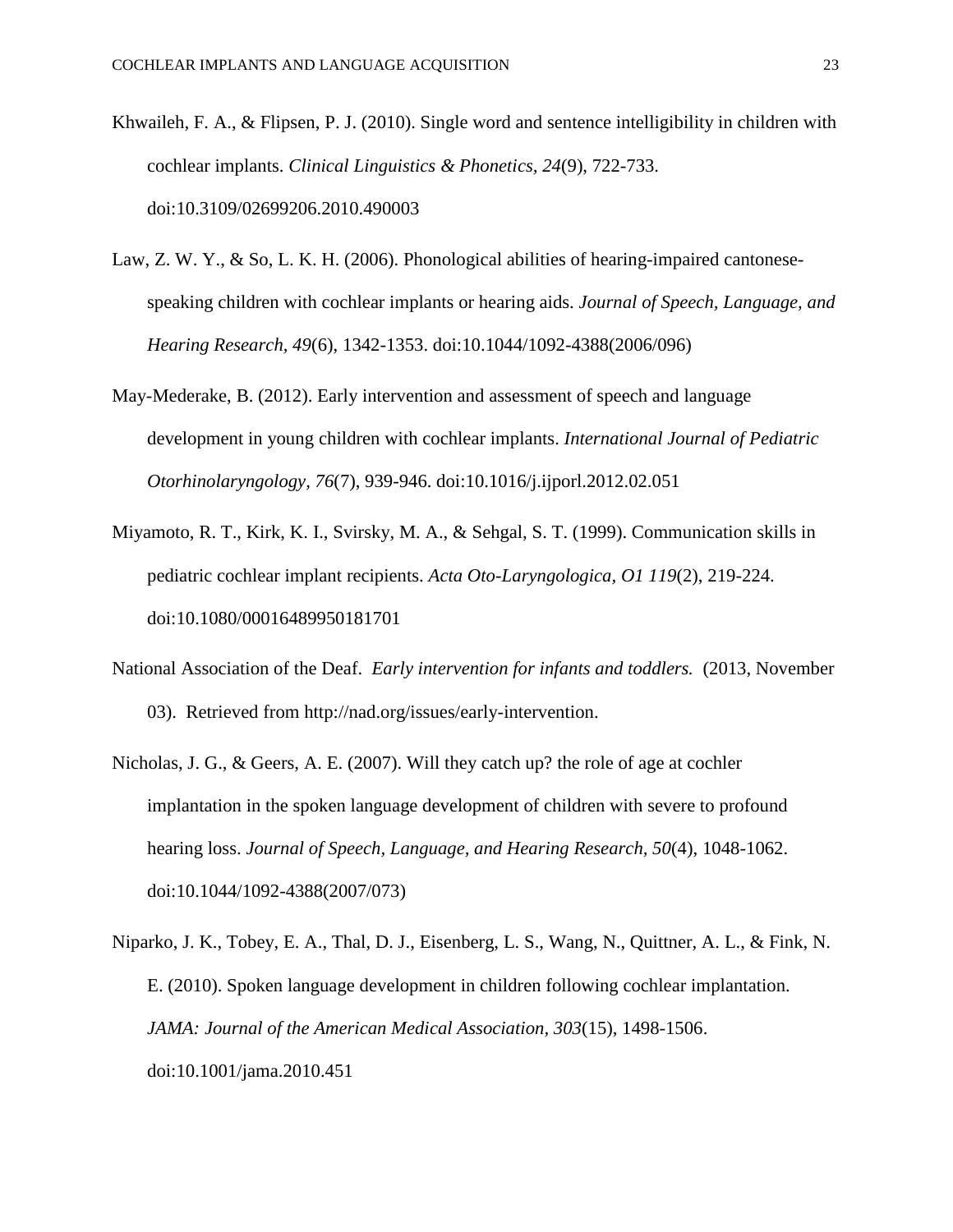- Osberger, M. J., Maso, M., & Sam, L. K. (1993). Speech intelligibility of children with cochlear implants, tactile aids, or hearing aids. *Journal of Speech & Hearing Research, 36*(1), 186- 203.
- Peng, S., Spencer, L. J., & Tomblin, J. B. (2004). Speech intelligibility of pediatric cochlear implant recipients with 7 years of device experience. *Journal of Speech, Language, and Hearing Research, 47*(6), 1227-1236. doi:10.1044/1092-4388(2004/092)
- Richter, B., Eißele, S., Laszig, R., & Löhle, E. (2002). Receptive and expressive language skills of 106 children with a minimum of 2 years' experience in hearing with a cochlear implant. *International Journal of Pediatric Otorhinolaryngology, 64*(2), 111.
- Stein, M., Federspiel, A., Koenig, T., Wirth, M., Strik, W., Wiest, R., . . . Dierks, T. (2012). Structural plasticity in the language system related to increased second language proficiency. *Cortex: A Journal Devoted to the Study of the Nervous System & Behavior, 48*(4), 458-465.
- Svirsky, M. A., Chin, S. B., & Jester, A. (2007). The effects of age at implantation on speech intelligibility in pediatric cochlear implant users: Clinical outcomes and sensitive periods. *Audiological Medicine, 5*(4), 293-306. doi:10.1080/16513860701727847
- Svirsky, M. A., Teoh, S., & Neuburger, H. (2004). Development of language and speech perception in congenitally, profoundly deaf children as a function of age at cochlear implantation. *Audiology & Neurotology, 9*(4), 224-233. doi:10.1159/000078392
- Tavano, A., Galbiati, S., Recla, M., Formica, F., Giordano, F., Genitori, L., & Strazzer, S. (2009). Language and cognition in a bilingual child after traumatic brain injury in infancy: